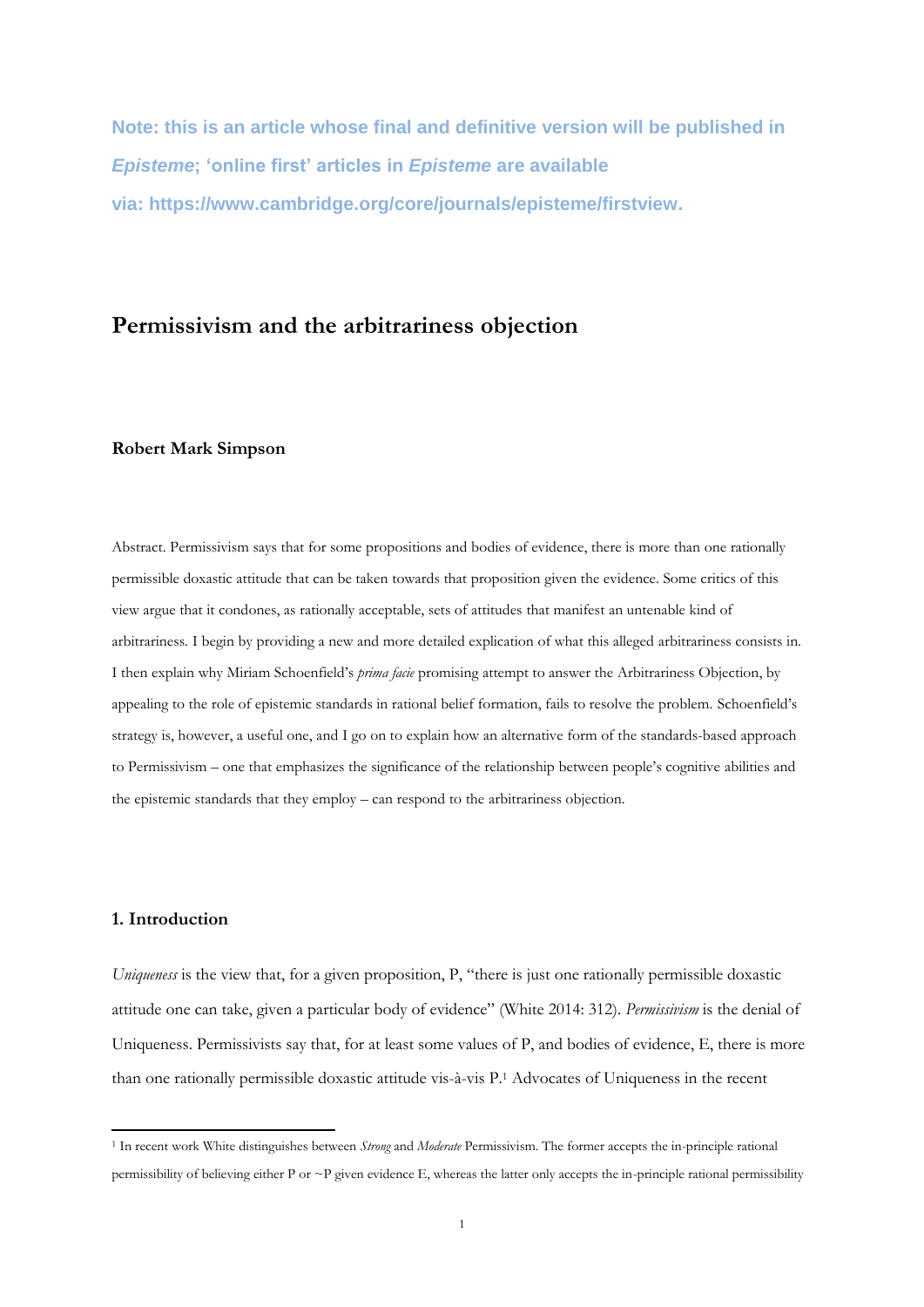literature include Roger White (2005, 2014), David Christensen (2007), Richard Feldman (2006, 2007), and Jonathan Matheson (2011). Authors who criticise Uniqueness and thereby endorse Permissivism include Igor Douven (2009), Earl Conee (2010), Ballantyne and Coffman (2011, 2012), Brueckner and Bundy (2012), Luis Rosa (2012), Miriam Schoenfield (2012, 2014), and Thomas Kelly (2014).

My aim here is to elaborate upon – and then reply to – one type of argument that has been given against Permissivism. Briefly put, the complaint is that Permissivism endorses, as rationally permissible, sets of attitudes which manifest a kind of untenable *arbitrariness*. I'll call this The Arbitrariness Objection, or TAO for short. Why take a special interest in TAO? The dialectic can be understood as follows. To reject Permissivism is to reject a whole array of plausible theses about the probative relationship between evidence and propositions, and about the nature of doxastic justification.<sup>2</sup> So we should be loath to reject Permissivism. But we still have to ask whether Permissivism carries with it any disqualifying costs. One (arguable) cost of Permissivism is that it seems difficult to reconcile with popular *Conciliationist* views – roughly: views which say that disagreeing epistemic peers should revise their beliefs 'towards' their rival's belief – that some authors have recently defended (e.g. Elga 2007, 2010; Feldman 2006, 2007; Christensen 2007). This aspect of the Permissivism v. Uniqueness debate has received considerable attention.<sup>3</sup> By

**.** 

<sup>2</sup> In sum, rejecting Permissivism and accepting Uniqueness imperils any epistemological view on which what it's rational for A to believe about P, given evidence, E, is at least partly a function of A's prior doxastic attitudes (either towards P, e.g. her Bayesian priors, or towards other propositions, e.g. as in a Coherentist framework). For this reason, as several authors have observed (White 2005; Douven 2009; Ballantyne and Coffman 2011; Schoenfield 2014), Bayesians, Coherentists, and Epistemological Conservatives are all presumptively opposed to Uniqueness. It would be misleading, though, to suggest that if TAO is set aside, all the relevant intuitive considerations in this debate favor Permissivism. Matheson (2011) and White (2014) both offer arguments for Uniqueness that stand or fall independently of TAO, though I won't discuss these here.

<sup>3</sup> The natural reading of the relationship between these views is that Permissivism undermines Conciliationism, because an epistemically well-credentialed agent, B, disagreeing with A's doxastic attitude towards P (given the same evidence, E) doesn't give A any reason to revise her doxastic attitude, if – as per Permissivism – it remains possible that both A and B hold doxastic attitudes towards P given E which are fully rationally permissible (see White 2014: 213). Having said that, Elga (2010), Ballantyne and Coffman (2012), and Christensen (forthcoming) all claim that there are ways to motivate Conciliationism that are fully compatible with Permissivism. In Christensen, the idea is that even if person A judges that both doxastic attitudes towards P given E (B's and her own) are rationally permissible, she may still judge that the discrepancy between B's doxastic attitude and her own supplies her with (i) a reason to doubt the *accuracy* of her doxastic attitude, and (ii) a reason to think her doxastic attitude would be more accurate if she revised it 'in the direction' of B's attitude. At any rate, if the viability of Conciliationism *doesn't*

of different credences towards P given E, e.g. 0.5 and 0.7. The challenges to Permissivism that I'm examining here can be read as challenges to Moderate Permissivism, the less extreme, more *prima facie* plausible version of the view.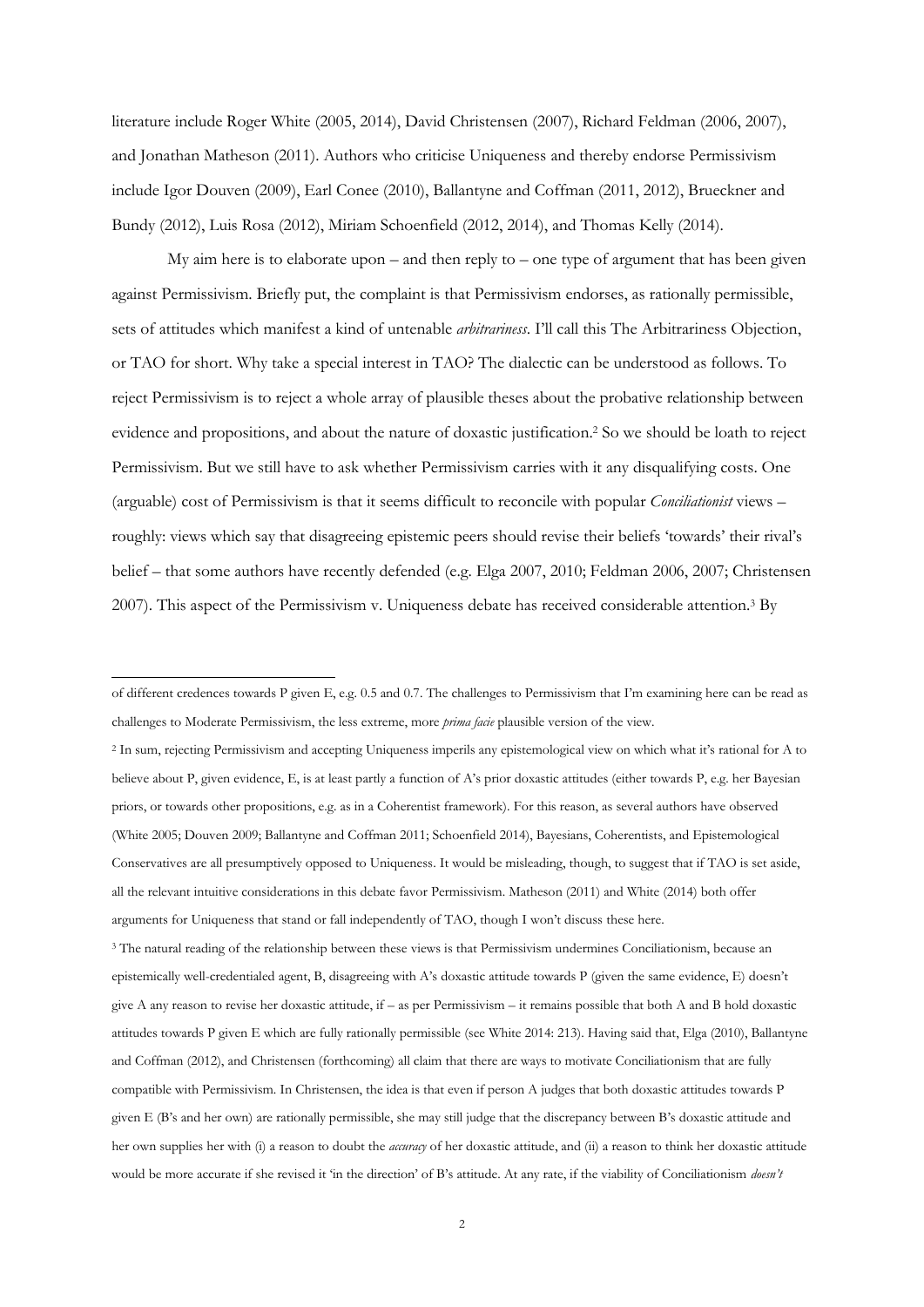contrast, the concerns adverted to in TAO – while they are linked to those addressed in discussions of Conciliationism – have received rather less attention. If we are going to endorse Permissivism, then we need to satisfy ourselves that there isn't anything unacceptably arbitrary about this position.

The paper is structured as follows. In  $\S2$  I try to more clearly identify what the defects are that TAO ascribes to Permissivism, and to identify the commitments within Permissivism which give rise to TAO. I'll summarize White's formulation of TAO, and then introduce two examples which demonstrate – in a way that's intended to amplify White's concerns – how Permissivism can end up recommending conflicting courses of action in practical decision-making. Such pragmatic conflicts provide the best representation of the type of untenable arbitrariness that TAO attributes to Permissivism.

In §3 I develop a reply to TAO which builds upon Miriam Schoenfield's response to White. She says that the arbitrariness White adverts to isn't intolerable, as long as the agent's 'arbitrary' beliefs result from her application of some rationally permissible set of epistemic standards. So, suppose agent A holds doxastic attitude DA1, while simultaneously affirming the rational permissibility of B's doxastic attitude,  $DA_2$ . A is meant to be able to say something like this: T hold  $DA_1$  because it's the doxastic attitude that's enjoined by my epistemic standards, but it is rationally permissible for person B to hold  $DA<sub>2</sub>$ , if that's the doxastic attitude enjoined by his epistemic standards (assuming those standards reach some baseline level of rationality)'.<sup>4</sup> I don't think that this reply to TAO quite works. It guards Permissivism against a charge of irrational arbitrariness with respect to belief, but leaves it open to a charge of arbitrariness with respect to epistemic standards. However, something like Schoenfield's reply to TAO is viable, and I'll present a version of this reply that can withstand the charge of arbitrariness at the level of epistemic standards. The crucial move is to postulate an interplay between A's cognitive abilities and the truth-conduciveness of the epistemic standards that she employs. My proposal supports the view that it can be rational for A to follow epistemic standards  $ES_1$ , even while she (i) grants the rational permissibility of B's use of standards  $ES<sub>2</sub>$ , and (ii) judges that, qua epistemic standards,  $ES<sub>1</sub>$  isn't rationally superior to  $ES<sub>2</sub>$ .

1

hinge on Permissivism, then the significance of TAO for Permissivism is greater than it would be otherwise, since the problems TAO raises would rank more prominently among the costs of accepting Permissivism.

<sup>4</sup> Conee (2010) and Sosa (2010) both advance views similar to this, although the idea doing most of the work in their defences of Permissivism is that some evidence (e.g. some intuitions) aren't fully shareable. This is plausible, but it doesn't support the view that agents can be equally rational forming different doxastic attitudes towards P based on the very same evidence.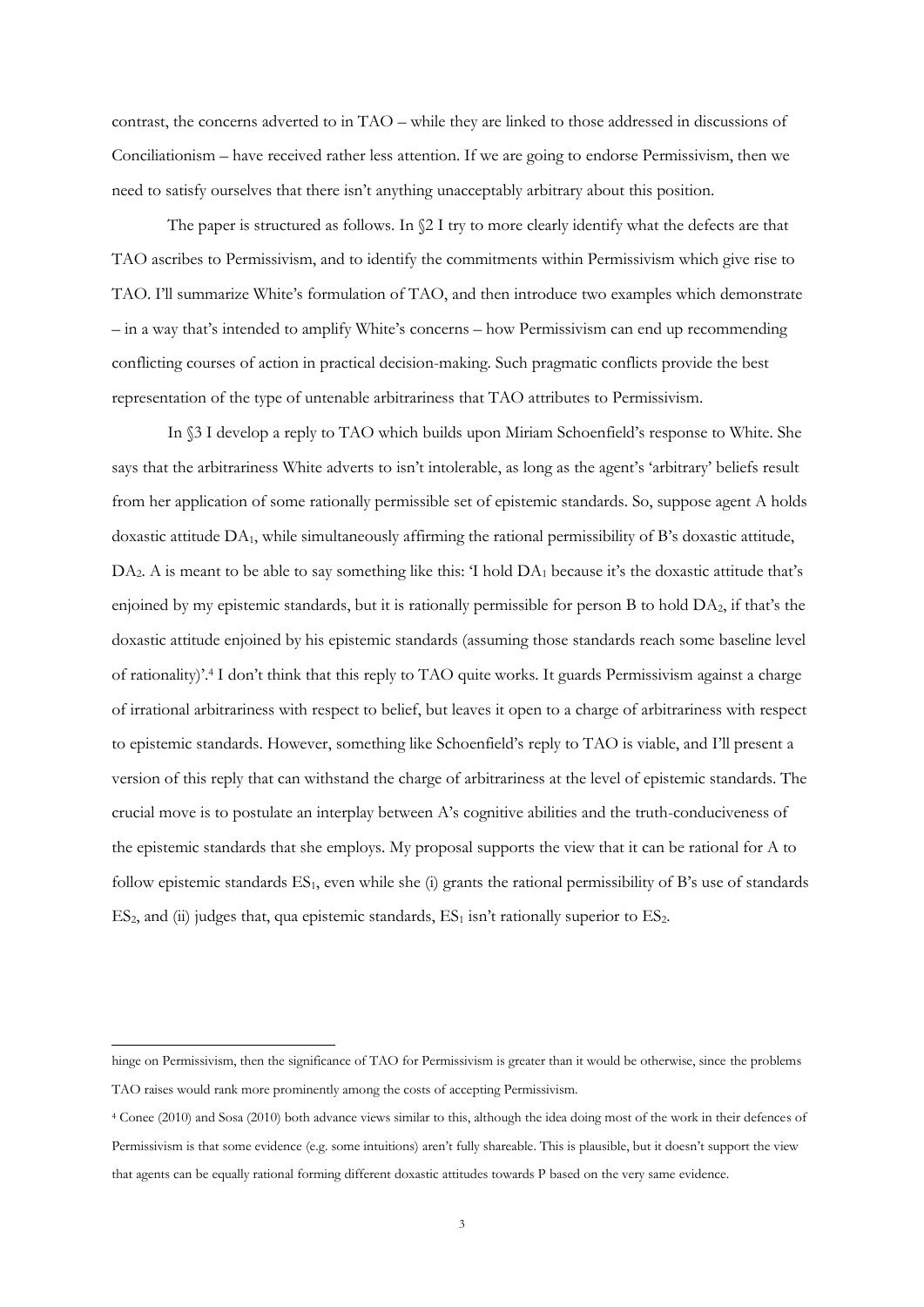In §4 I conclude with a discussion of the features of the kind of *standards-based* Permissivism that's suggested by this reply to TAO. In particular, I'll discuss how it is more demanding than certain other permissive epistemologies, and explain why this is a feature rather than a bug, so to speak.

#### **2. Unpacking the arbitrariness objection**

### *2.1 In what way is Permissivism arbitrary?*

Permissive epistemologies deny that there is always one unique, rationally permissible doxastic attitude that an agent can hold towards proposition P on the basis of a body of evidence E. On its face, there's nothing arbitrary about a Permissivist stance, thus understood. Permissivism just expresses a – *prima facie* plausible – view about what's rational when it comes to judgments about how evidence probatively bears upon propositions. Almost any example of evidence bearing on a proposition can be used to illustrate this. Say we're trying to figure out who left the dirty dishes on the counter, and we gather together a few scraps of evidence which point to Anne as the likely culprit, though without being sufficient to confirm her guilt beyond all doubt. In such a case, it seems much more plausible to say something in the spirit of Permissivism than something in the spirit of Uniqueness. It seems much more plausible to say

There is a plurality of doxastic attitudes – namely, those which express more confidence than 50/50 ambivalence, but less confidence than complete certainty – which someone could rationally hold towards proposition P [Anne left the dishes on the counter], given our evidence, E

Than it is to say

There's only one rationally permissible doxastic attitude to hold towards P given E, and it is a credence of N, where N stands for a precise probability or probability interval >0.5 and <1.0.

When the rival views are portrayed this way, Uniqueness appears to be extraordinarily strict. In Kelly's words (2014: 298), proponents of Uniqueness seem to be saying that there's never any 'slack', when it comes to the relationship between the evidence and what it's rational to believe. Given the same evidence, if A believes it's 50-70% likely that Anne left the dishes out, and B believes this is 70-90% likely, then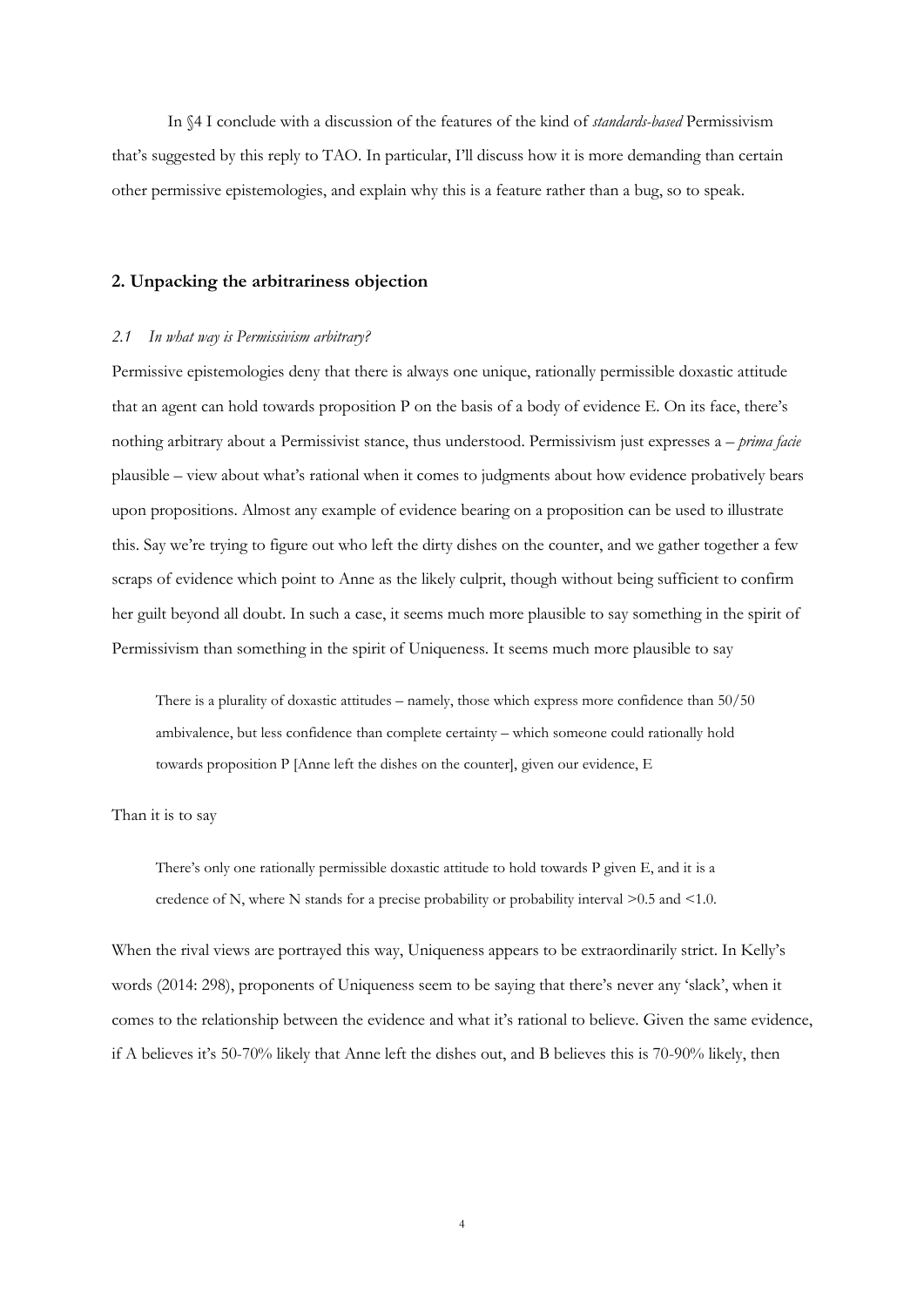Uniqueness says that it's necessary that one of these beliefs is irrational. And because that seems absurd, Uniqueness is false.<sup>5</sup> A number of authors have criticised Uniqueness along these lines.<sup>6</sup>

These bizarre implications are one reason why we should be loath to endorse Uniqueness. As I said in §1, though, even if Uniqueness looks implausible, we still have to see whether Permissivism has untoward costs, and so we still have to examine TAO. The worry TAO raises for Permissivism is about the way an agent's attitudes 'hang together' once she consciously affirms a permissive set of judgments, for any matter on which she holds a determinate doxastic attitude, DA1. Here's a rough formulation of the problem, in second-personal terms. If you say  $DA_1$  and  $DA_2$  are both rationally permissible doxastic attitudes to hold towards P given E, it's hard to see what reasons you could have – other than arbitrary reasons, like what's more fun to believe – for singling out either of these as *your* belief. Once you've registered the notion that both  $DA_1$  and  $DA_2$  are, by your own lights, rationally permissible, it's arbitrary to accept one in preference to the other. In this situation, you can figure out which out of  $DA_1$  or  $DA_2$ ultimately seems rationally superior, thus abandoning the judgment that they're equally rationally eligible. Or, if you're staunchly committed to the judgment about their parity, you can adopt a doxastic attitude that expresses this – like a partial endorsement of both  $DA_1$  and  $DA_2$  – and affirm this as *the* rationally appropriate doxastic attitude to hold towards P given E. But in either case, ridding your attitudes of the arbitrariness will involve you revising your beliefs away from the kind permissive stance which affirms the rational permissibility of more than one doxastic attitude towards P in light of E.<sup>7</sup>

**.** 

<sup>5</sup> As Ballantye and Coffman (2012: 659–60) observe, Uniqueness affirms the already demanding requirements that come with *Evidentialism* – which says that doxastic attitudes concerning P are only justified if they represent a fitting response to one's Prelevant evidence – and adds a further requirement, that fittingness relationships between sets of evidence and propositions are singularly prescriptive, such that any set of evidence renders fitting only one doxastic attitude in relation to any proposition. <sup>6</sup> See for instance Douven (2009), and Rosa (2012), both of whom press the idea that complicated bodies of evidence are open to a plurality credible interpretations. Some remarks to this effect by Gideon Rosen are now routinely cited in this literature and in the disagreement literature; Rosen says "it should be obvious that reasonable people can disagree, even when confronted with a single body of evidence... it would appear to be a fact of epistemic life that a careful review of the evidence does not guarantee consensus even among thoughtful and otherwise rational investigators" (2001: 71-72).

<sup>7</sup> Christensen's work in this area (especially 2010) notes the 'rationally toxic' nature of higher-order evidence, HOE, i.e. evidence relative to a doxastic attitude, DA, whose probative force consists in it indicating the rational sub-optimality of the processes by which DA was formed. HOE is rationally toxic, since once you consider it you're left to choose between two doxastic responses – either (i) revising DA in light of HOE, and thus holding a belief that's not governed by your own appraisal of the first-order evidence's probative force, or (ii) holding firm in DA, and thus not taking account of HOE's higher-order probative force – which both involve some rational failing in your response to the (total) evidence. One way of characterizing Permissivism is to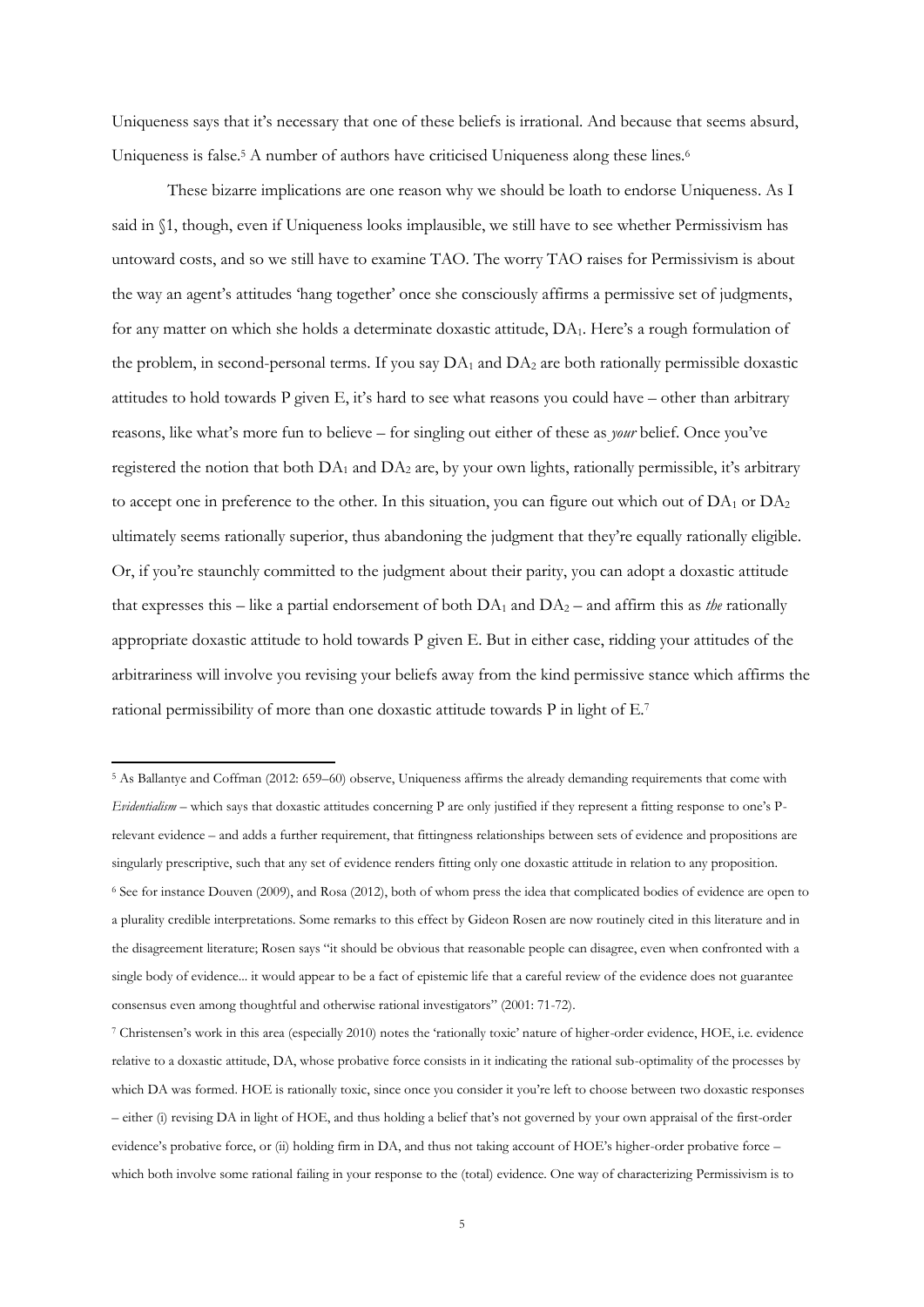What TAO is homing in on, to put it another way, is the quasi-akratic stance<sup>8</sup> of the agent who, in addition to saying 'there's a plurality of belief states which it would be rational to hold towards P on the basis of E', also wants to say 'and as far as *I'm* concerned, my belief about P is a credence of 0.6'. For the proponent of TAO, it is this pair of attitudes that spells trouble for Permissivism. I cannot hold fast to just one of the doxastic attitudes,  $DA_1$ , that can be rationally formed based on E, while at the same time thinking that this attitude lacks any general rational better-ness relative to another attitude, DA2, which I could have easily arrived at instead. And to be clear, the problem with this pair of attitudes is not just that the agent has a particular credence, while being *uncertain* about the rationality of having that credence; Elga (2013) shows that these kinds of mismatches between first-order and second-order doxastic attitudes needn't be irrational. The problem in our case is about the particular nature of the mismatch between the agent's first-order and second-order attitudes. The problem is that the agent holds a particular credence while thinking that it would be rational to accept both that credence and one or more others.

## *2.2 White's magical pill argument*

1

White sums up his version of TAO in a rhetorical question: if my current beliefs are, by my own lights, not rationally obligatory for me, why should I take propositions that I actually believe as a basis for action and reasoning, instead of others which I don't believe but which, by my own lights, I would be rational in believing? (White 2005: 455). Of course White's insinuation is that there is no satisfactory answer to this question. If I really do think DA<sub>1</sub> and DA<sub>2</sub> are both rational doxastic attitudes to hold towards P given E, then any reason I may have to privilege  $DA_1$  as my belief would be epistemically arbitrary.

see it as trying to shield agents from some of this rational toxicity, by allowing them to affirm the permissibility of other people's assessments of the evidence without this automatically impugning the rationality of the agent's own assessments. What the proponent of TAO is doing, then, is rejecting the logic of that shielding strategy. It say that if you *consciously affirm* the rationality of a rival assessment of the evidence, then the only way to rationalize holding firm in your assessment is to appeal to an arbitrary factor, one which has no proper bearing on judgments about the rationality of different assessments of the evidence. <sup>8</sup> An epistemically akratic attitude is one in which an agent holds a belief, B, and also holds that B is unsupported by her evidence (Horowitz 2014). The kind of beliefs that I'm attributing to Permissivists don't strictly qualify as akratic by that criterion, but they do have something important in common with akratic attitudes. The Permissivist, like the epistemically akratic agent, has a mismatch between her belief regarding P and her belief about the probative force of the evidence she has for P. The mismatch for the akratic agent is a fully-fledged conflict (e.g. 'I believe P *and* that my evidence doesn't support P'). The mismatch for the Permissivist is about breadth and narrowness (e.g. 'I believe that my evidence recommends a credence for P in the range 0.51- 0.99, but my belief state with regards to  $P$  – rather than being expressed by a credence that encompasses that whole range – is expressed by some narrower determinate credence that falls within its boundaries').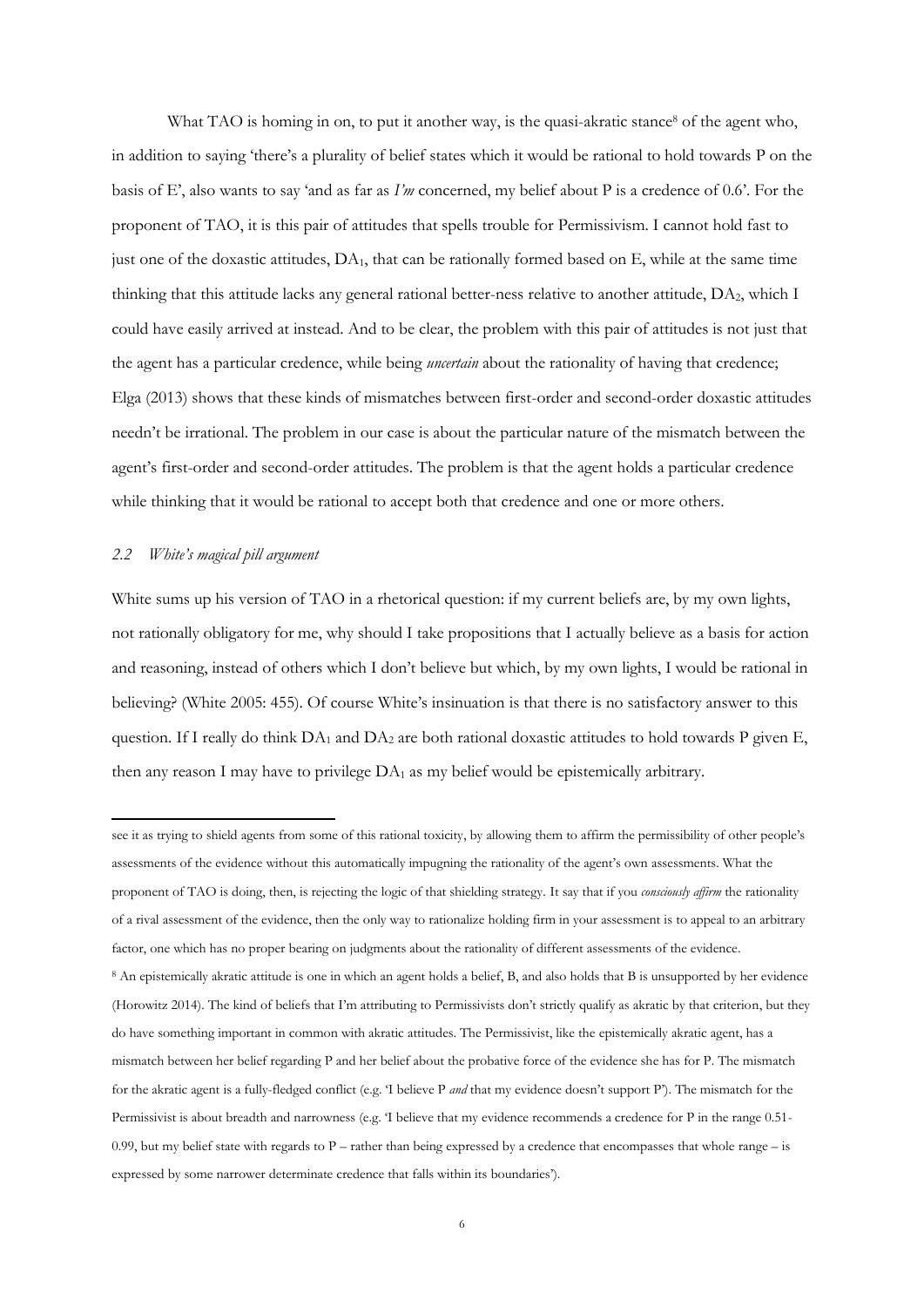The main argument White uses to formulate TAO appeals to a thought experiment.<sup>9</sup> Take a case in which, by the Permissivist's lights, two different doxastic attitudes about  $P - \text{let's say, a credence of } 0.2$ and a credence of 0.6 – are both permissible given evidence E. White then asks us to imagine that agent A is invited to take one of two magical pills. Taking either pill will cause A to have a determinate credence in P. One will give her a credence of 0.2 in P, the other will give her a credence of 0.6 in P. If A accepts the offer, she will take one of the two pills, although which one she takes will be settled by random selection. Now, according to White, doxastic attitudes formed via the pill-taking process cannot, upon reflection, be endorsed as rational. A can't stand behind her belief about P if she's aware that the belief was acquired via a chancy process, which may have just as easily resulted in her having a different belief about P. And this is true even if, by A's own lights, the doxastic attitude she acquires via pill-popping falls within her range of permissible doxastic attitudes. The problem with pill-popping is that it makes A arbitrarily fix on one belief-state, DA1, which, while it is within the range of belief-states that A regards as rationally acceptable, nevertheless isn't worthy of being elected to a privileged doxastic status just because it was selected via a flukey procedure. But here lies the problem for the Permissivist. If, instead of pill-popping, A acquires her doxastic attitude,  $DA_1$ , in the normal way – i.e. by making a judgment about E's probative force relative to P – this seems vulnerable to the same sort of complaint as the pill-popping method, given a permissive framework. As in the pill-popping case, A arrives at a determinate doxastic attitude, DA1, which is within her range of permissible doxastic attitudes. So far so good. But she arrives at it via a process – judging the force of the evidence – which, by her own lights, might have just as easily (and in a phenomenologically indistinguishable way) led her to have an entirely different doxastic attitude, DA2. From the Permissivist's perspective, pill-popping and evidence-appraisal are both ways to acquire one among some plurality of rationally permissible doxastic attitudes, while leaving it to chance which particular doxastic attitude one acquires. As White says in a more recent discussion of these issues, the only way for you to endorse, on reflection, a belief that's the output of such a process, is to suppose that you're good at lucking into rational beliefs (White 2014: 316). Ergo, since Permissivism entails something absurd – namely, that it

1

<sup>9</sup> What follows here is a tweaked presentation of the example White discusses in (2005: 448ff.). The main difference is that where White describes the scenario in terms of binary belief states (i.e. in which the agent either believes that P or that ~P), I describe the scenario in terms of credences, which represent doxastic attitudes as assignments of subjective probabilities to propositions. I favor this approach since it makes it easier to formulate the kind of practical problems that I'll be discussing in §2.3, though it's still possible for these sorts of problems to be generated in a binary-belief-state framework.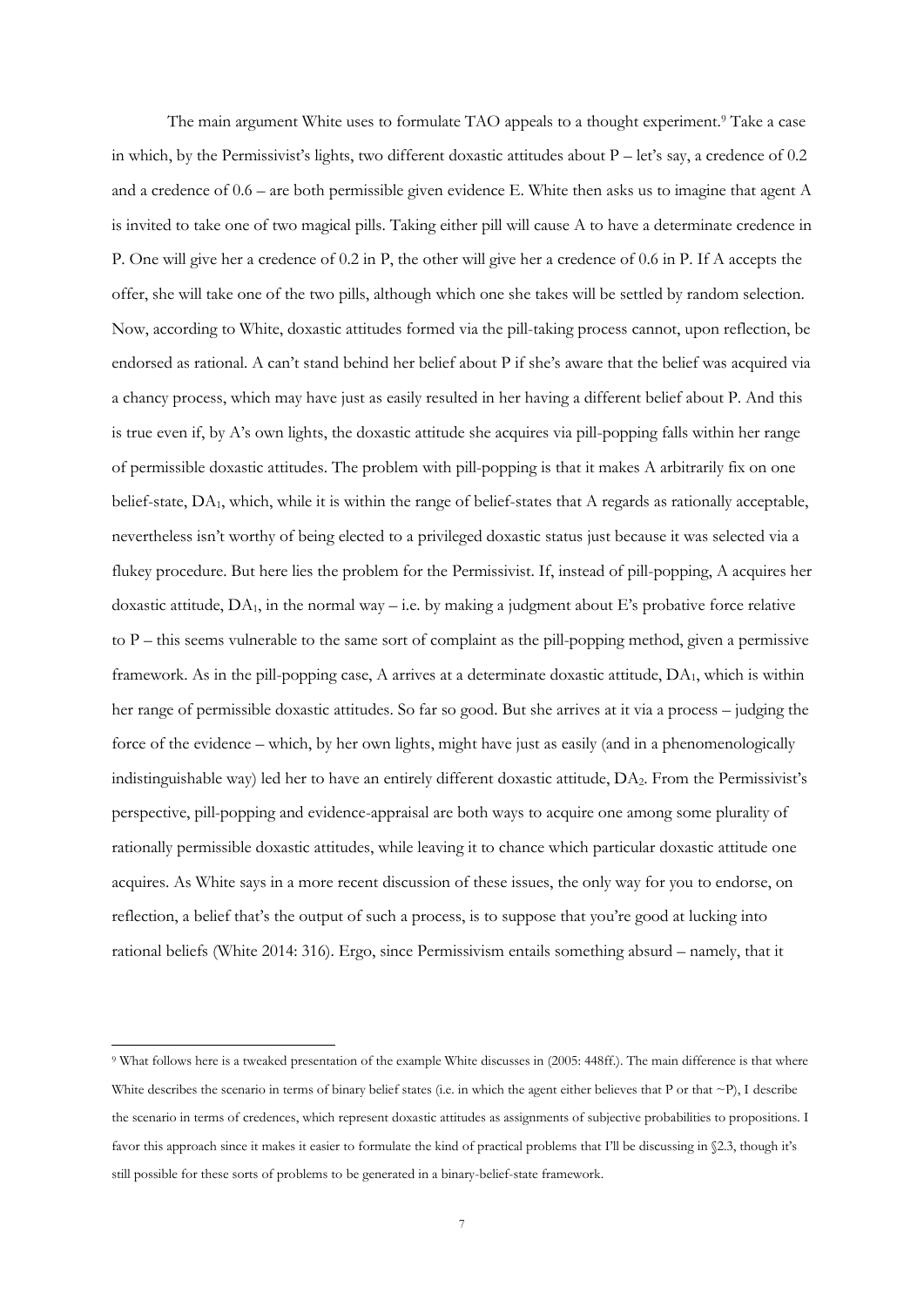isn't rationally mandatory to favor (i) forming beliefs by assessing the probative force of evidence, over (ii) forming beliefs through a random-selection, pill-popping method – it must be false.

The general problem underlying the intuitions that White is pressing in the pill example can be stated as follows. If you're committed to the view that there is a plurality of doxastic attitudes it would be permissible to hold towards P given E, having this commitment obliges you to deny the accuracy of any belief-forming process that picks out a single doxastic attitude towards P (among the set of permissible doxastic attitudes) and elects it to the privileged position of being your belief about P. The Permissivist must, after all, be appealing to some standards to ground her judgment that (e.g.) both 0.2 and 0.6 are among the set of credences that it's rational to have towards P given E. But whatever those standards are, they will – if they're being treated as fixed bases for further judgment – impugn the rationality of any process which says that it is *only* a credence 0.2, and *not* a credence of 0.6, that you should hold towards P given E. If you adhere to the standards that underwrite the initial permissive judgment about P, then you ought to reject any method of evidence-assessment that tells you to adopt one narrower doxastic attitude towards P. And if you think that what the evidence shows is that there is a 20-60% likelihood that P is true, then your doxastic attitude concerning P should reflect precisely that judgment about what the evidence shows (e.g. by expressing a concomitant credence interval). But in that case, you will have to reject – as unacceptably arbitrary – any doxastic attitude which fixes upon a single point within that interval of probabilities, in preference to all the other candidate points within that interval.

#### *2.3 Problems for Permissivists in practical decision-making*

As Sophie Horowitz observes in her work on epistemic akrasia (2014: 727), "the irrationality of an agent's beliefs is often brought into sharper focus if we consider what happens when she puts her money where her mouth is". White acknowledges this point with a discussion of how permissive sets of attitudes are liable to undermine legal verdicts. He sketches a case in which "the range of rationally permissible degrees of confidence in Smith's guilt is just broad enough to include my own conviction [that Smith is guilty] as well as a degree of doubt that would make a vote of Not Guilty appropriate" (2005: 453). The permissive set of attitudes thus described seems highly unstable as a foundation for decision-making. I can issue the verdict that Smith is not guilty, thereby effectively disavowing my judgments about the probative force of the evidence. Or I can issue the verdict that he is guilty, contrary to my own acknowledgement that others would be fully rationally within their rights to issue the rival verdict. "Holding this moderately permissive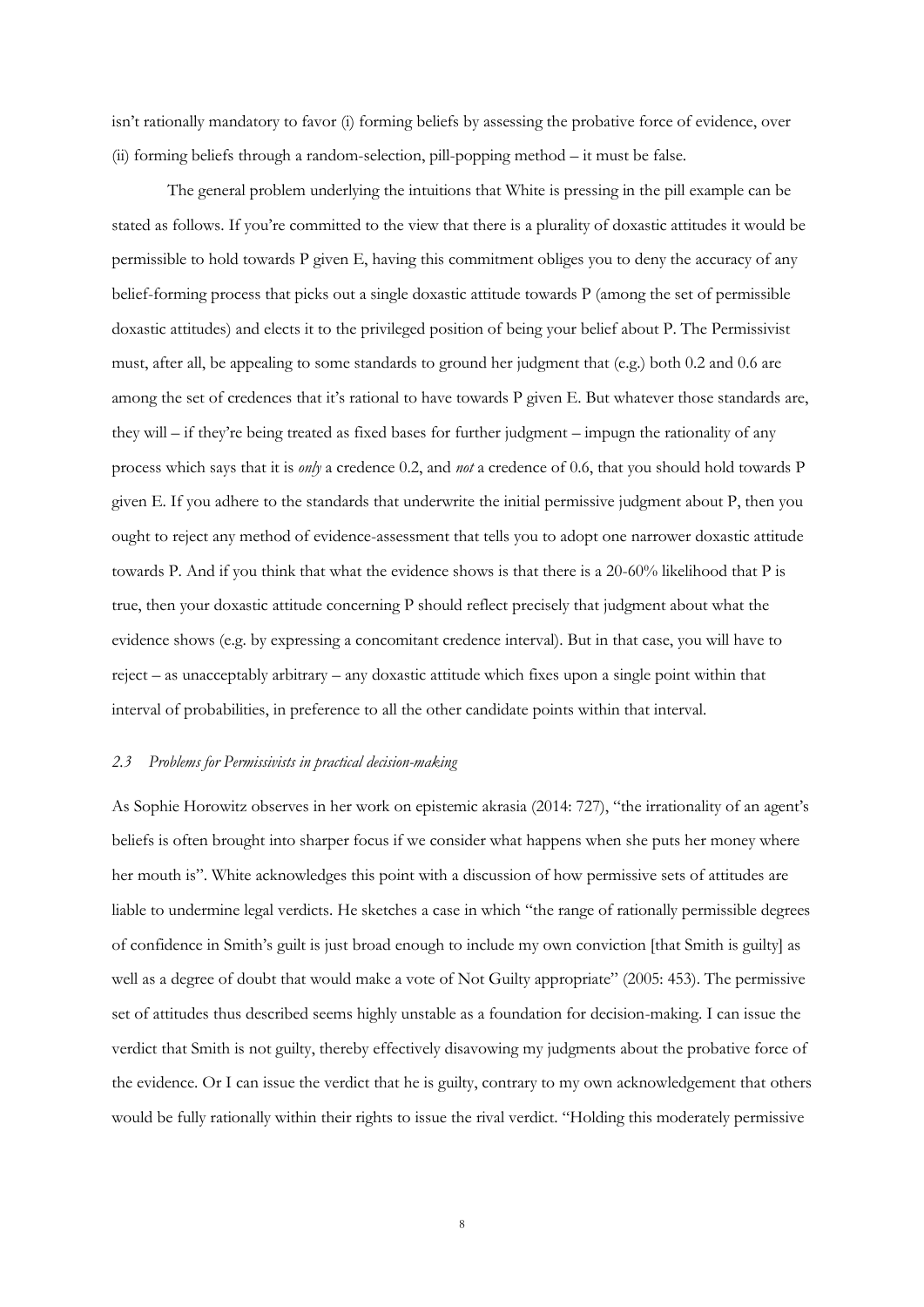view", White says, "either leads to the absurd consequence that it is appropriate to vote against one's convictions, or it is self-undermining" (*Ibid*: 454). The point seems to me well-made.

Here I want to present two new examples to further clarify what is rationally untenable about the kind of arbitrariness that arises in a permissive suite of attitudes. Like the above case, my examples do this by bringing in practical stakes. In my examples, however, the stakes are quantifiable. Consider:

WAGER: Suppose that person A, in light of a body of evidence E, holds the following pair of attitudes about proposition P, which together constitute a permissive stance vis-à-vis E and P:

- (i) A credence of 0.6 in P, given E, and
- (ii) A judgment that it is rationally permissible to hold a credence of 0.2 in P, given E.

Suppose, then, that  $A$  – knowing that further evidence will soon be acquired, which will decisively demonstrate P's truth value – is invited to place a wager on P's being true at odds of 2:1.

Should A take a 2:1 wager on P's truth, given the permissive set of attitudes that I have ascribed to her in the description of the case? The answer is unclear. On one hand, A judges that P is 60% likely to be true, and given that judgment, the expected payoff of taking a 2:1 wager on P's truth is 20¢ for every \$1.00 bet. So A should accept the wager. On the other hand, A judges that it is rationally permissible to think that P is 20% likely to be true, and given that probability estimate, a 2:1 bet on P's truth carries with it an expected loss of 60¢ for every \$1.00 bet. So, by A's own lights, accepting the wager means acting in a way such that it would be rational to expect that loss. So A shouldn't accept the wager. I don't want to insist that there is perfect parity in the strength of the reasoning here. My point is just that it's hard to see how A can practically decide between the recommendations, since they both arise, quite straightforwardly, out of her own judgments about the epistemic rationality of different doxastic attitudes towards P given E. So far as A' permissive set of attitudes in WAGER leads to conflicting recommendations, which it seems difficult to resolve, we have reason to see that set of attitudes as untenable in some sense or other.

Here is a structurally similar scenario with a different set of stakes.

PORTFOLIO: Suppose A is given responsibility for managing an investment portfolio on behalf of B for an upcoming period of one year, and that  $-$  in light of the evidence available to her,  $E - A$  holds the following two beliefs about the expected value of some investment stock, S, over the year:

- (i) S will deliver a 10% return, and
- (ii) It would be rationally permissible to believe that S will incur a 30% loss.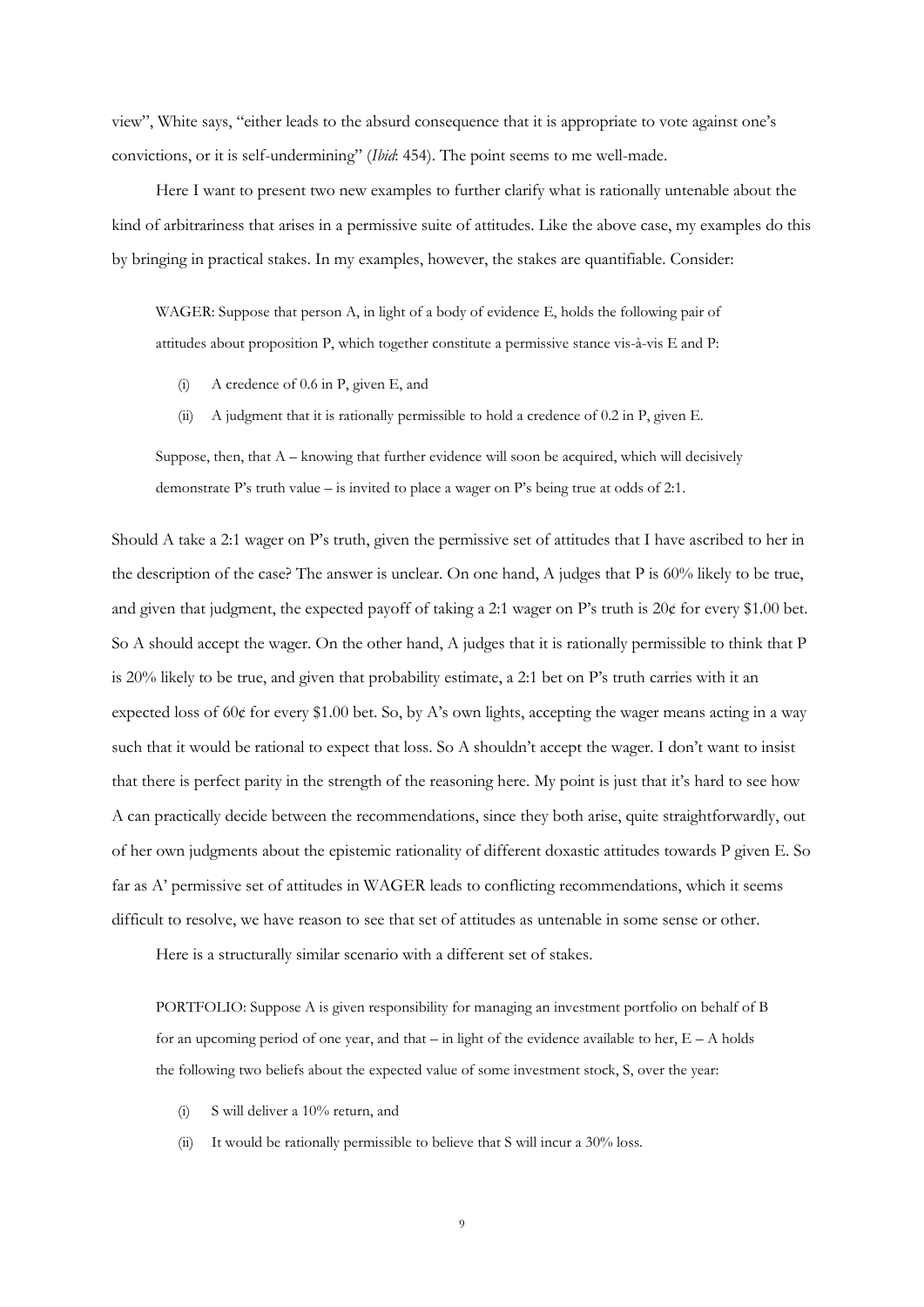Assume for the sake of argument that S is the only non-status-quo investment option available to A, and that B's existing stock portfolio is holding steady in value. Also assume that A is exclusively motivated by the goal of maximizing returns for B's investment portfolio in the year ahead.

Should A invest B's money in S? Again, it's difficult to say how A should act in this scenario. On one hand, A believes S will deliver a 10% return. On the other hand, A believes that it's rational to expect S to incur a 30% loss. Again, I don't want to insist that there is perfect parity in the strength of the reasoning in either direction. The point is that it is hard to see how A can rationally arbitrate between the recommendations, since they both stem from her own beliefs. So again, insofar as A's permissive set of attitudes in PORTFOLIO leads to irreconcilable recommendations about whether A should invest in S, we have reason to regard that set of attitudes as rationally untenable.<sup>10</sup>

#### *2.4 A satisficing resolution?*

1

The lesson from both cases, and also from White's verdict example, is that A cannot have beliefs about whether P given evidence E, which are one hundred percent independent of her P-and-Erelated higher-order beliefs, that is, her beliefs about what it is rationally permissible to believe with respect to P given evidence E. If A is willing to declare that the doxastic attitude that she in fact affirms,  $DA<sub>1</sub>$ , is the only permissible doxastic attitude, then there's no problem. But if  $A$  really insists that other doxastic attitudes  $-DA_2$ ,  $DA_3$ , etc. – are rationally permissible, then her partial allegiance to these other attitudes, even if it's just a matter of granting their rational permissibility, must in some sense undermine or 'infect' her purported allegiance to DA1. An agent can either endorse a permissive view about the probative force of E in relation to P, or she can affirm some determinate doxastic attitude about P in light of E. But doing both generates problems.

Perhaps there's a relatively simple way for the Permissivist to wriggle out of the bind that I'm trying to impose. David Enoch sketches a view on which "there is one degree of belief that is

<sup>10</sup> In more recent work White (2014: 318–20) presents a case of seemingly untenably arbitrary judgment that ramps up the pragmatic stakes even higher. Suppose you are being chased by a dangerous animal, and you come to a fork in the road, where one path will lead you safely home, and the other one will lead you over a cliff. And suppose, given the evidence, you (i) believe that path A is the safe route, but also (ii) judge that it would be rationally permissible to believe that path B was the safe route. Via the kind of reasoning I sketch above, this set of attitudes allows you to reason to the conclusion both that you should (on pain of expected death!) take path A and that you should (on pain of expected death!) take path B. And the only way out of this bind, White says, is to say something like 'the evidence more strongly supports the belief that path A is the safe route', which resolves the practical problem, but does so by abandoning the permissive pair of judgments that generated it.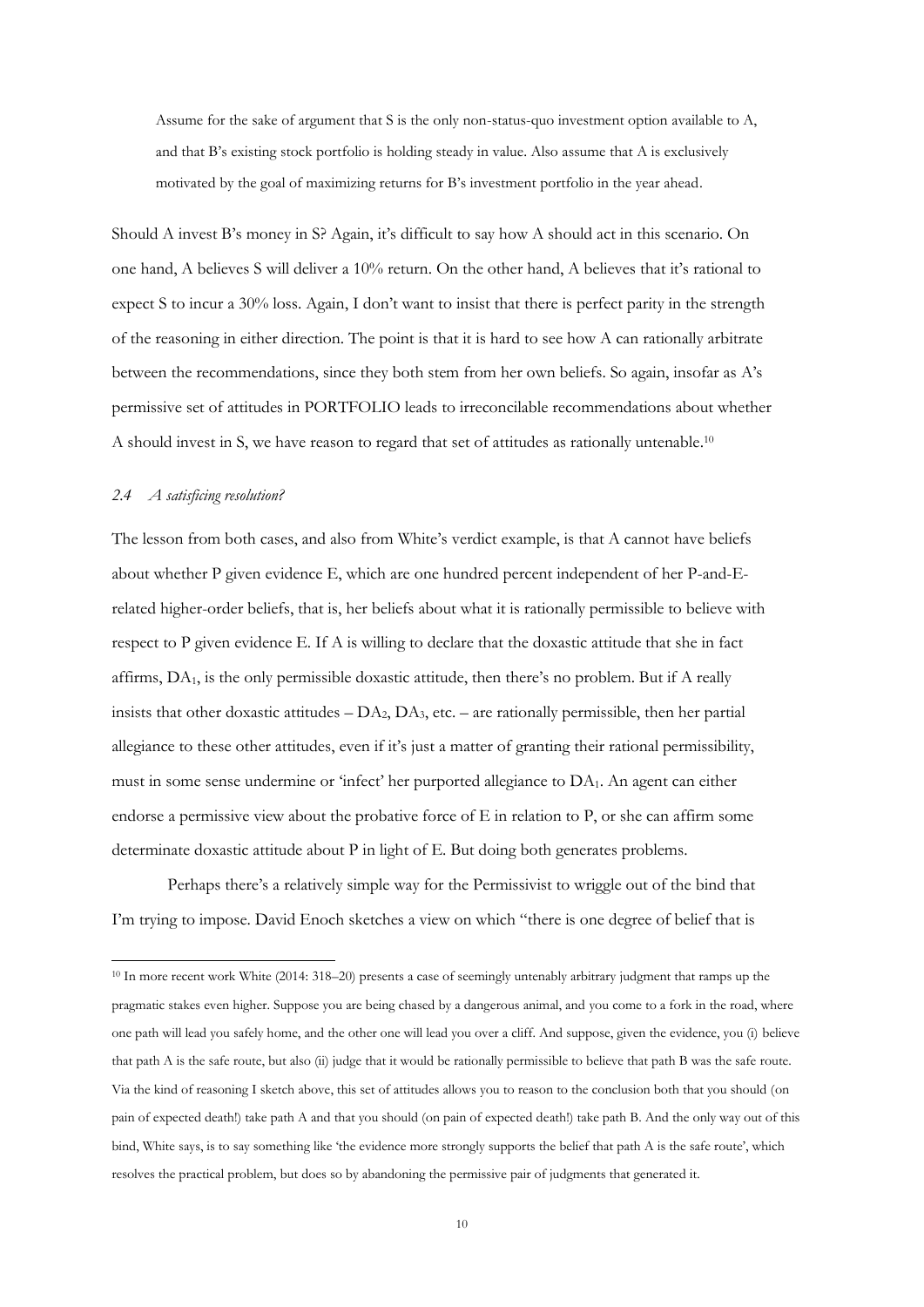*maximally* rational, but some other degrees of belief – though less than maximally rational – are still rationally permissible" (2010: 957). This proposal resembles satisficing forms of consequentialism in ethics, distinguishing responses to the evidence that are rational in the sense of being 'best', from those that are rational in the sense of being 'good enough'.<sup>11</sup> And as Enoch says, there's something natural about this way of cashing out a Permissivist framework. The Permissivist can say "given the evidence, *my* doxastic attitude towards P is rationally permissible (and it's the best attitude, that's why I hold it), *your* attitude towards P is also rationally permissible (only in the sense of being good enough), and that *other* person's attitude towards P isn't rationally permissible at all".

I don't think this solves the problem, though. Any account of Permissivism modelled on satisficing faces a dilemma. The satisficer has to divide the set of doxastic attitudes that she regards as rationally permissible into two categories: (i) *Worthy* beliefs, i.e. those that she thinks merit her actual acceptance, and (ii) *Okay* beliefs, i.e. those she thinks don't merit her acceptance, but whose rational permissibility she's willing to grant. The dilemma arises when the satisficer tries to explain what distinguishes the Worthy belief from the Okay beliefs, for a particular proposition P and body of evidence E. Suppose A grants that the distinguishing consideration is something epistemically arbitrary. In that case TAO returns with full force, and the practical problems as in WAGER can't be resolved by A treating her belief as decisive, since, by A's own lights, her belief is based upon epistemically arbitrary factors. By contrast, suppose A thinks there is an epistemically relevant factor that renders the Worthy belief about P superior to the Okay belief about P, given E. In that case, it's hard to see how A can maintain that others are (or would be) free from any epistemic blame for holding an Okay belief. To hold an Okay belief is, by A's lights, to evince an apprehensible rational failure in one's assessment of the relevant epistemic factors. And such failures are characteristically *blameworthy*, in a way that seems incompatible with calling them permissible – assuming the highly plausible principle that if φ-ing is permissible, then one isn't blameworthy for φ-ing. The dilemmas in cases like WAGER can now be resolved, if this is how the satisficer distinguishes worthy beliefs from Okay beliefs. But the resolution is enabled because the Permissivist in question is no longer in a position to credibly maintain that the beliefs other than her own are rationally permissible. In

**.** 

<sup>11</sup> This proposal particularly resembles a view that's an historical antecedent of satisficing consequentialism, from early modern moral thought, namely, 'Probabilism'. Probabilists held that when A is choosing among a range of candidate acts, while being unsure about which is the right act, it's permissible for A to perform any one which she judges has a good enough chance of being the right one, and this is regardless of whether there's another act that A judges *more likely* to be right; see Hill (2009).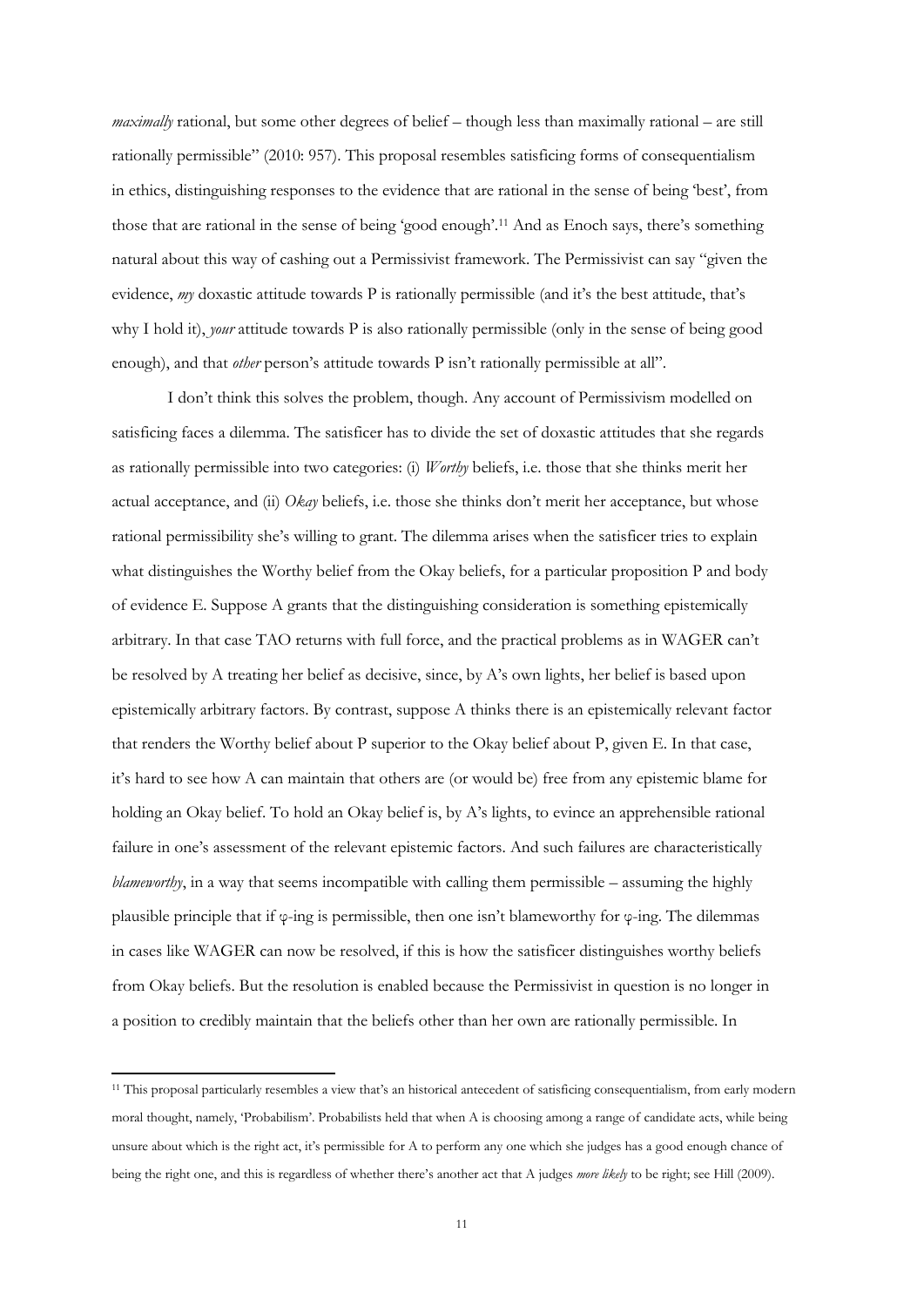other words, if the satisficing approach resolves the problems generated by TAO, it does so only to the extent that it dissolves the commitments that distinguish Permissivism in the first place.

#### **3. The standards-based response to the arbitrariness objection**

#### *3.1 Schoenfield's response*

To rebut TAO, the Permissivist has to accomplish both of the following tasks. *Task 1*: she must identify something epistemically non-arbitrary about  $DA_1$  – that is, her doxastic attitude towards P given  $E - in$ light of which it's rational for her to hold DA<sup>1</sup> in preference to other *prima facie* eligible doxastic attitudes. However – *Task 2* – she has to answer to the demands of Task 1 in a way that doesn't lead to the non-Permissivist view, that  $DA<sub>1</sub>$  is in general rationally superior to these rival doxastic attitudes.

Schoenfield presents an account of standards-based Permissivism that's intended to satisfy these requirements. According to Schoenfield, in cases where you judge that  $DA_1$  and  $DA_2$  are both rationally permissible doxastic attitudes to hold towards P given E, it needn't be arbitrary for you to affirm  $DA_1$  as your belief state, and you can have an explanation of why forming your belief by appraising the evidence is a better method than randomly selecting one option among the set of belief-states that are permissible by your lights. Schoenfield thinks you can say something like the following. 'I hold DA<sup>1</sup> because it is the doxastic attitude that's enjoined by my epistemic standards, ES1. But there is another rationally acceptable set of epistemic standards, ES<sub>2</sub>, which recommends a different doxastic attitude towards P given E, DA<sub>2</sub>. And it's rationally permissible for an agent using  $ES_2$  to hold  $DA_2$ . This move seemingly addresses Task 1, because the consideration that's appealed to in support of believing  $DA_1$  – namely, the fact that  $DA_1$  is enjoined by the epistemic standards you regard as optimally truth-conducive – looks like an epistemically non-arbitrary reason to favor  $DA_1$  over  $DA_2$ . And this move seemingly addresses Task 2 as well. You're not obliged to say that DA<sup>2</sup> is rationally impermissible compared to DA1, because the rational status of any doxastic attitude is assessed relative to the agent's epistemic standards, and if the epistemic standards that enjoin DA<sup>2</sup> are rationally permissible, then DA<sup>2</sup> itself is rationally permissible as well.

What are epistemic standards, exactly, and what does it mean to employ a given set of epistemic standards? Epistemic standards, for Schoenfield's purposes (2014: 199), are simply methods for forming beliefs based on evidence; 'functions from bodies of evidence to doxastic states'. And to adopt standards  $ES<sub>1</sub>$  as your own, means to use  $ES<sub>1</sub>$  to form beliefs from your evidence, and to do so because you judge that this will reliably lead you to form doxastic attitudes that express a high degree of confidence in truths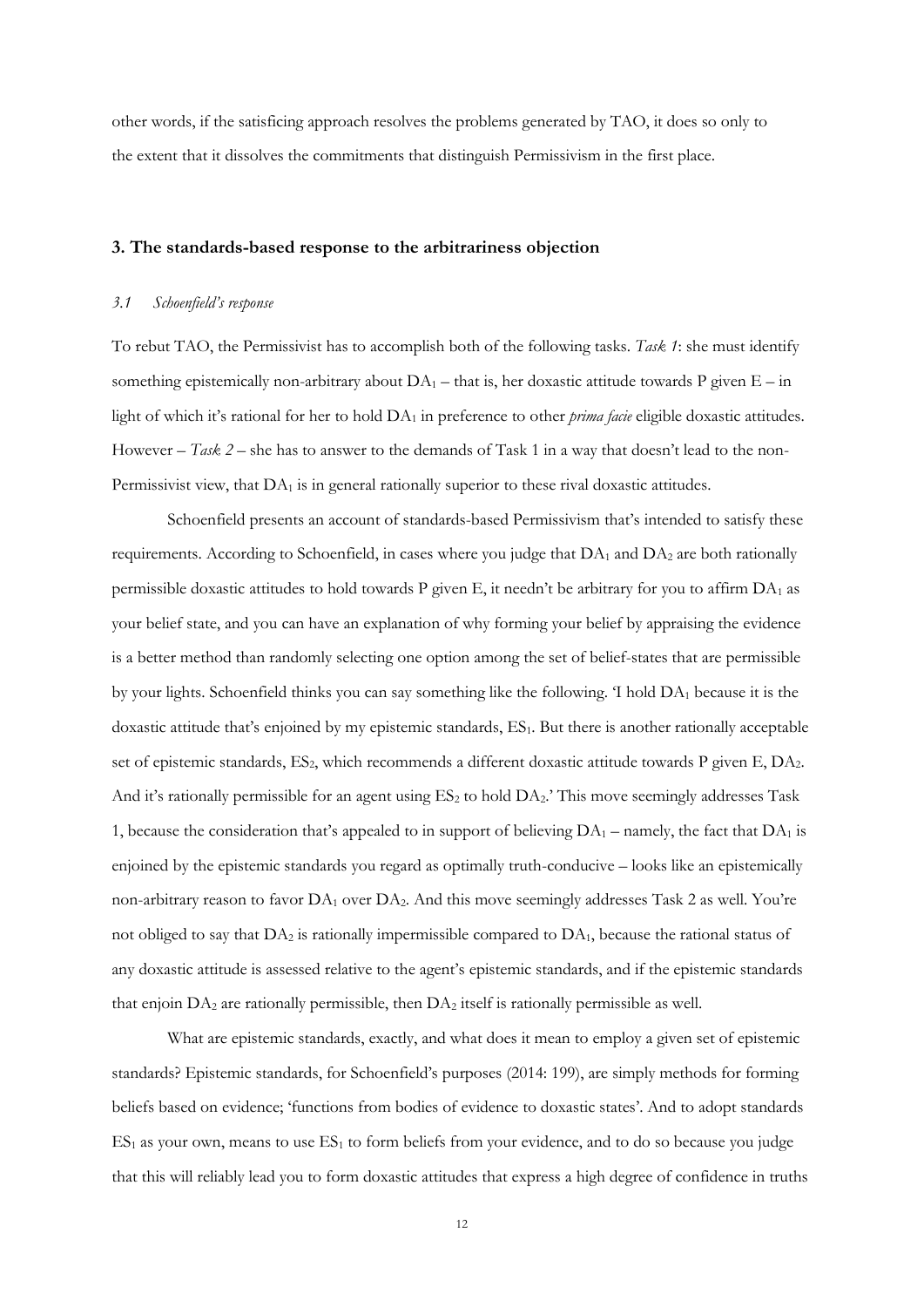and a low degree of confidence in falsehoods. Now, as Schoenfield concedes, you make a peculiar set of judgments when you adopt one set of epistemic standards, ES<sub>1</sub>, while accepting the rationality of some alternative set, ES<sub>2</sub>. To adopt ES<sub>1</sub> is to regard these standards as *optimally* truth-conducive, and thus better than  $ES_2$  in some sense.<sup>12</sup> At the same, though, there's also a sense in which you can regard  $ES_2$  as just as good as ES1. Different sets of epistemic standards weight different epistemic considerations differently – for instance, they can give more or less priority to believing the true relative to disbelieving the false<sup>13</sup> – and for at least some such considerations, there isn't any viewpoint-independent way to evaluate the comparative merits of alternative weightings. Rational capacities are, as Schoenfield stresses, *general-purpose*, insofar as they aid agents in making judgments, conducting inferences, and appraising evidence across a wide range of circumstances and in response to many different forms of information. Different epistemic standards can serve different agents sufficiently well, with respect to their truth-conduciveness, across these different contexts. And thus, while an agent will naturally regard her own epistemic standards as optimally truth-conducive, she can also maintain that it's rationally permissible to employ some rival set of epistemic standards. That is the type of picture that Schoenfield proposes, at any rate.

## *3.2 Why TAO applies to Schoenfield's standards-based Permissivism*

1

One doesn't have to dig far beneath the surface to unearth the difficulties that this picture brings with it, insofar as it's supposed to underpin a response to TAO. Schoenfield states the worry as follows.

What reason does [the agent] have for thinking that she is more likely to end up with a true belief by weighting the evidence *her* way, using *her* standards, rather than in some alternative way, if both ways are [by the agent's own lights] rationally permissible? (Schoenfield 2014: 201)<sup>14</sup>

- <sup>13</sup> On this point, see for instance Riggs (2008). Kelly (2014, §2) suggests (though ultimately doesn't endorse) a defence of Permissivism that appeals to the possibility of different – but equally permissible – weightings of these epistemic goals as the
- agent's justification for judging two different doxastic attitudes towards P given E as equally rationally permissible.
- <sup>14</sup> In this quotation I've added in the words 'by the agent's own lights' just to make it as clear as possible that the problem here emerges as a result of attitudes that the Permissivist is supposed to consciously endorse.

<sup>12</sup> One might ask what underpins the agent's judgments about the truth-conduciveness of her epistemic standards and other rival epistemic standards. For Schoenfield, judgments like these in fact self-referentially rely on the agent's acceptance of her own favored epistemic standards. I explain and examine Schoenfield's reasons for taking this view in §3.2.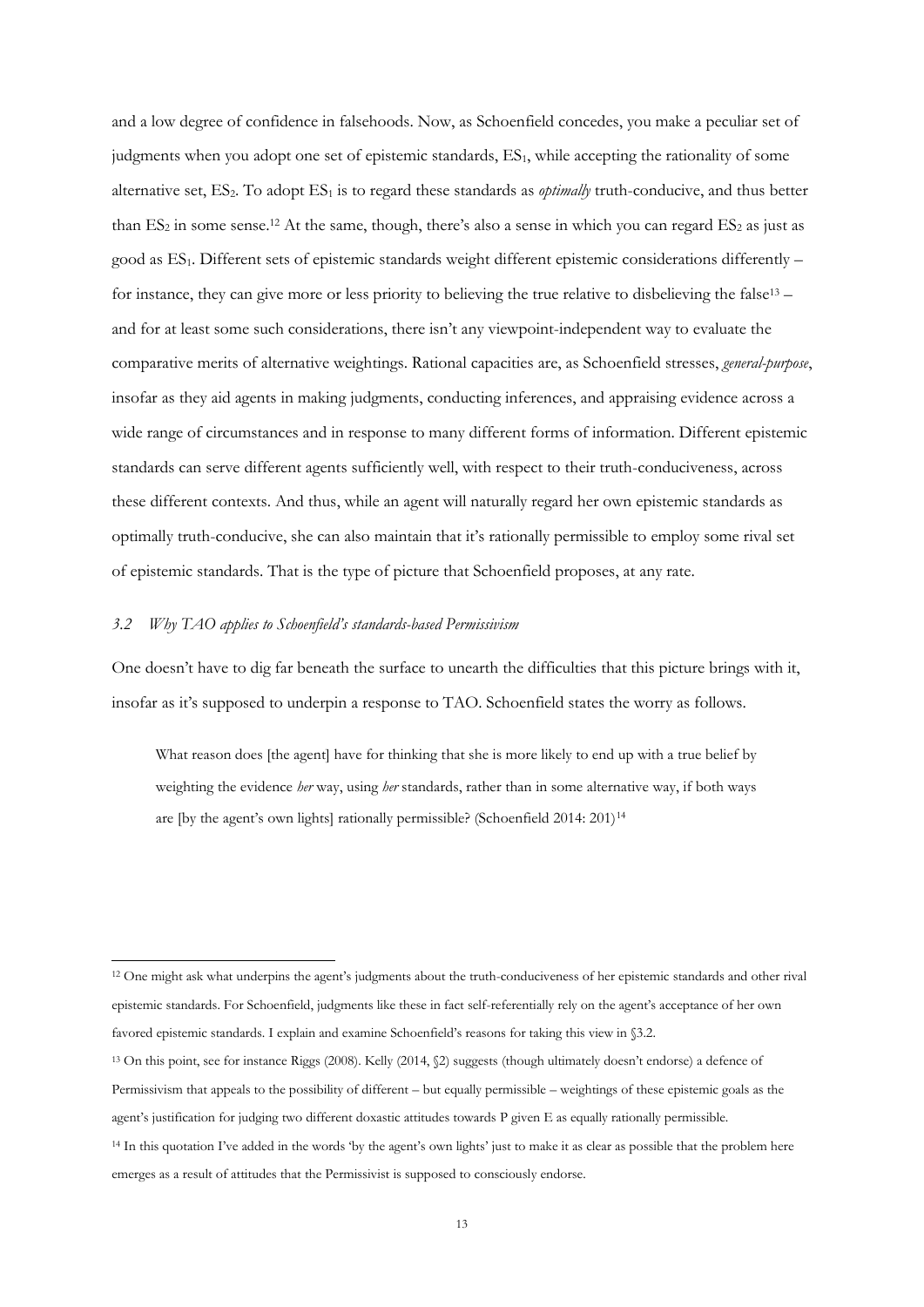Where before our problem was arbitrarily favoring one among two rationally permissible doxastic attitudes, now our problem is arbitrarily favoring one among two rationally permissible sets of epistemic standards. The problems of TAO recur for Schoenfield at the level of epistemic standards.

Or so it seems. An adequate response to this problem is in the offing, I believe, but the response that Schoenfield provides doesn't quite achieve what's required of it. Her response begins by noting that the Permissivist, A, who regards both  $ES_1$  and  $ES_2$  as rationally permissible epistemic standards, can favor  $ES_1$  – and the doxastic attitudes it endorses – over  $ES_2$ , if and insofar as she judges that  $ES_1$  is *optimally* truth-conducive, whereas ES<sub>2</sub> is merely *adequately* truth-conducive. There's nothing unacceptably dogmatic about these kinds of judgments, Schoenfield insists, because it is simply 'an inescapable fact of epistemic life' that we judge our own epistemic standards to be the best ones (by the lights of those same standards) and that we're unable to adduce compelling reasons in support of such judgments that are independent of our own standards (Ibid: 202). Call this the *No Independent Justification* constraint, or NIJ.<sup>15</sup>

Let's assume for the sake of argument that NIJ does indeed hold with the degree of generality that Schoenfield suggests. The core of the problem with appealing to NIJ, in this context, is that it leaves A in a position from which it is very hard for her to substantiate her professed view regarding DA2, namely, that it is rationally permissible to accept DA2, given E, even though A herself rejects it.

To see why, note firstly that there's no sense in the Permissivist appealing to the idea of epistemic standards to try to resolve TAO, unless she's going to be invoking rival epistemic standards, ES<sub>2</sub>, as part of her explanation of what makes it rationally permissible to adopt DA2. If A's own epistemic standards, ES<sub>1</sub>, affirm the rational permissibility of both  $DA_2$  *and*  $DA_1$  – the latter being the doxastic attitude that A actually holds – without even any reference to some rival set of epistemic standards, ES<sub>2</sub>, then we're back to square one with the arbitrariness problem. If this is the situation, then A is contemplating two eligible doxastic attitudes towards P given E, both of which are rationally permissible according to  $ES_1 - i.e.$  A's own epistemic standards, from which all of A's judgments derive – and neither of which can be privileged as A's belief regarding P unless an epistemically arbitrary factor is brought in to adjudicate.

**.** 

<sup>15</sup> Here's a view that is in the general vicinity of Schoenfield's position. Agents with different epistemic standards may be subject to a kind of epistemic *incommensurability*. That is, there may be no common basis of comparison that either agent can appeal to in order to defend the superiority of her standards, in a way that her rival will recognize as rationally compelling by her own lights. According to Lynch (2010) only pragmatic comparisons can be used to assess the relative merits of epistemically

incommensurable doxastic methods. Whatever might be said about that strategy, though, it won't suffice as a response to TAO. This is because any pragmatic reason to favor a set of epistemic methods is, by definition – unless we collapse the distinction between epistemic and practical rationality – an arbitrary consideration, epistemically speaking.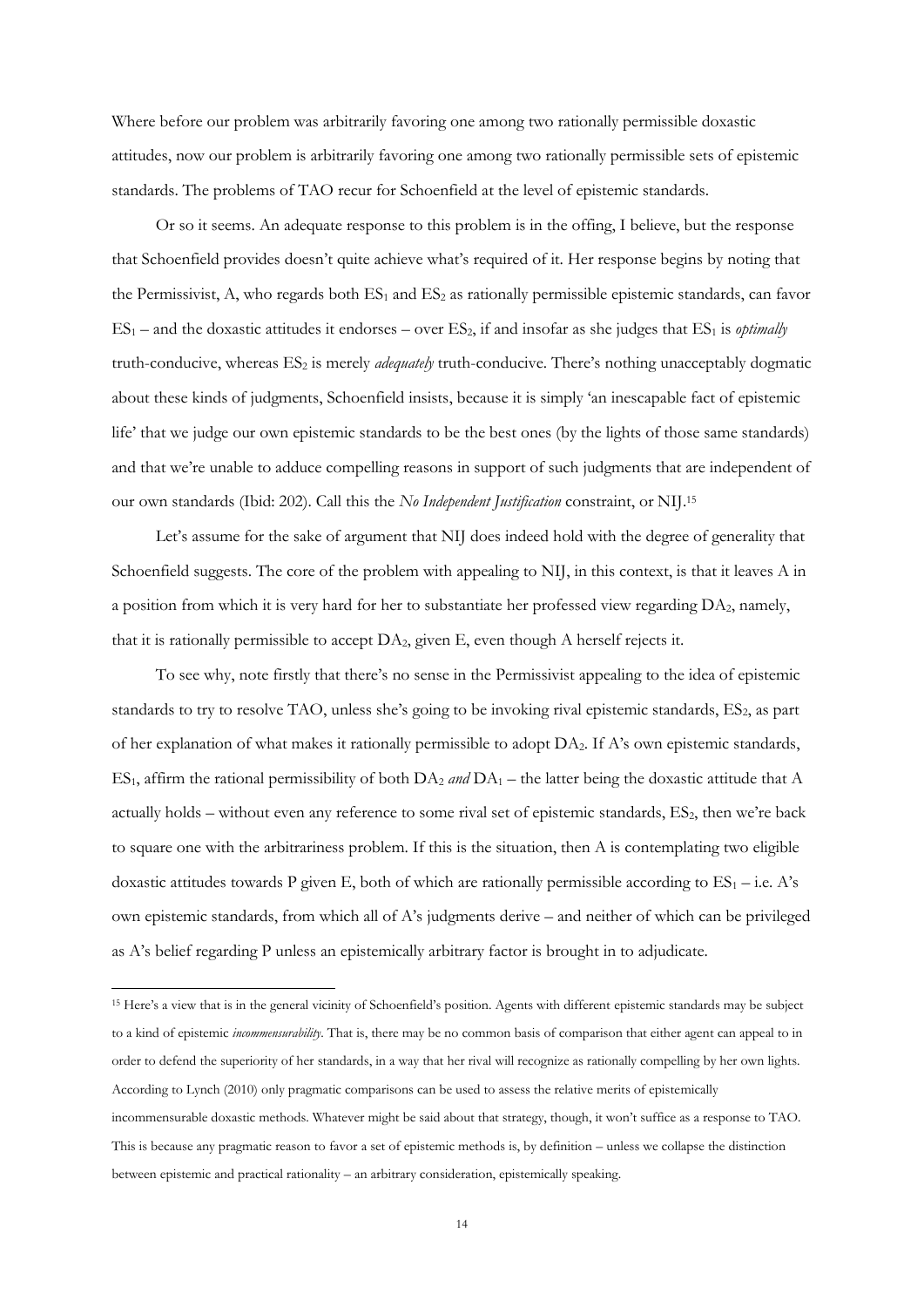So, in order for A to vindicate her professed position, that  $DA_2$  is rationally permissible, A needs to offer an explanation of  $DA_2$ 's rationally permissibility which is built around the premise that  $DA_2$  is the doxastic attitude which is endorsed by some rival set of epistemic standards, ES<sub>2</sub>. And A must be able to endorse the rationality of  $ES_2$  while she carries on in applying her own standards,  $ES_1$ .

The problem with this is that once A has cited the NIJ constraint as her basis for favoring  $ES_1$ over ES<sub>2</sub>, it seems that she shouldn't accord *any* weight to ES<sub>2</sub>'s recommendations. After all, NIJ says that  $ES<sub>1</sub>$  is the reference point from which all of A's judgments about the rationality of epistemic standards are derived; if we assume NIJ, then  $ES_2$ 's merits, from A's perspective, are entirely determined by what  $ES_1$ says about ES<sub>2</sub>. And those determining standards, ES<sub>1</sub>, say at least both of the following things about ES<sub>2</sub>: (i) that the doxastic attitude endorsed by  $ES_2$  in the case at hand is not the most accurate one, and (ii) that using  $ES_2$  in general will result in an agent adopting less accurate doxastic attitudes than using  $ES_1$  would. In short, from the perspective of  $ES_1$ ,  $ES_2$  has apprehensible deficiencies with respect to the accuracy of the doxastic attitudes it endorses. And in light of those deficiencies, it is natural to regard the adoption of  $ES<sub>2</sub>$  as liable to some kind of epistemic blame, and therefore – assuming the highly plausible principle that if φ-ing is permissible, then one isn't blameworthy for φ-ing – as not rationally permissible.

To be clear, Schoenfield will reject this inference. She explicitly denies that epistemic standards have to be optimally accurate or truth-conducive in their recommendation of doxastic attitudes in order to qualify as rationally permissible. And stated in the abstract her view seems plausible, particularly for anyone who comes at the issue with permissive intuitions. On Schoenfield's view, principles of rationality say what considerations count in favor of what beliefs, and it is at least possible for two agents to both be reliably paying attention to the same (correct) considerations in forming their views, while weighting those considerations differently, such that they sometimes arrive at different views, even while both doing what rationality demands of them (Ibid: 202). Still, however much it seems reasonable, in the abstract, to prise apart accuracy and rational permissibility in evaluating epistemic standards, there seems to be something decidedly odd about A doing this while she's in the midst of a concrete dispute in which she's reflectively affirming (i) the superior accuracy of her standards,  $ES_1$ , compared to  $ES_2$ , as well as (ii) the apprehensible deficiencies of ES<sub>2</sub>, vis-à-vis accuracy, by the lights of ES<sub>1</sub>. (Recall also that, given the NIJ constraint, A *cannot but* arrive at these kinds of judgments, (i) and (ii), about ES<sub>2</sub>'s deficiencies relative to ES<sub>1</sub>.)

Of course it is open to Schoenfield to insist that when it comes to epistemic standards, accuracy and rationality can come apart in a way that doesn't disallow these kinds of combinations of judgments. There will be further problems to negotiate in maintaining this view. Presumably a great enough degree of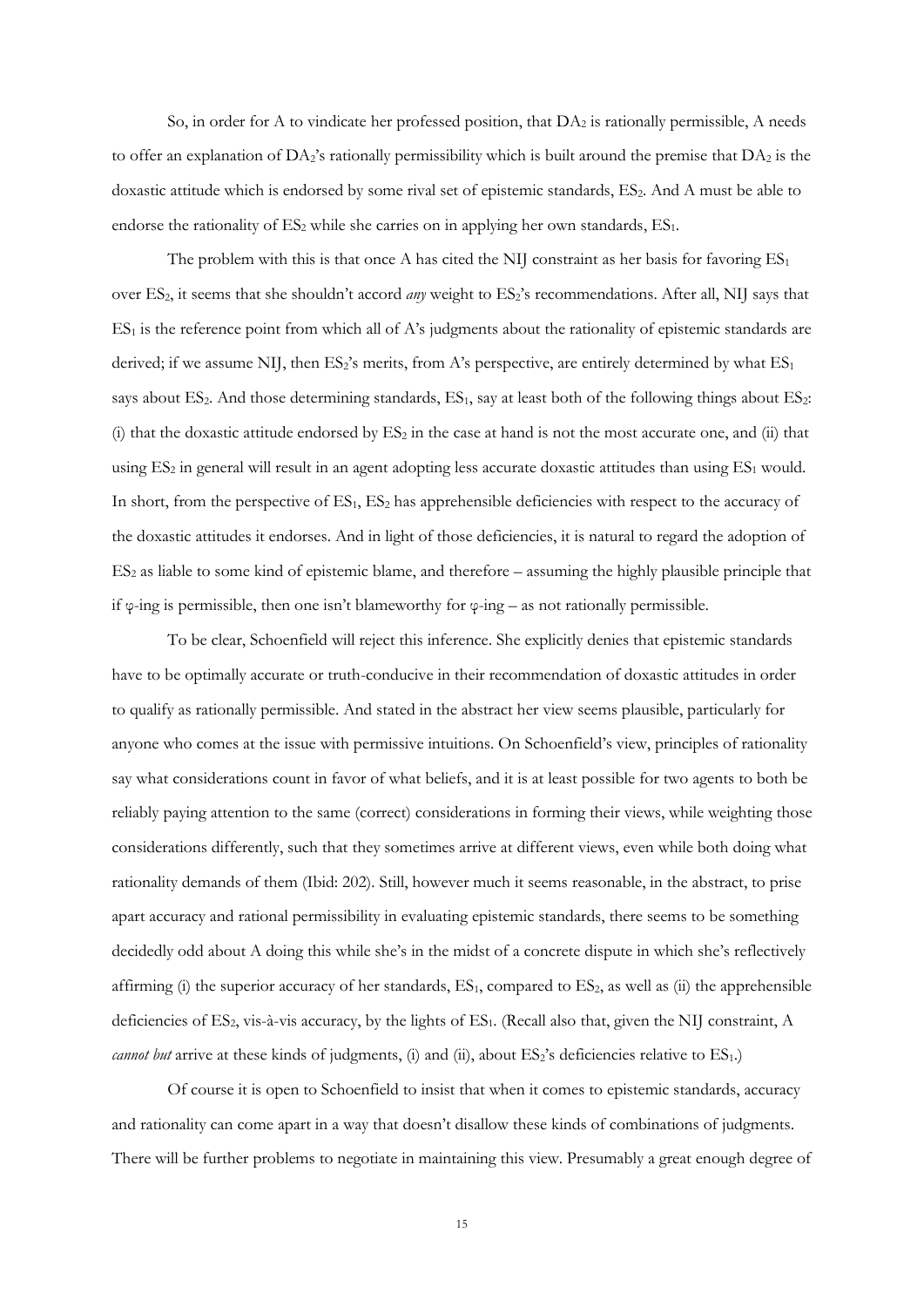inaccuracy in epistemic standards will have to disqualify those standards from being counted as rationally permissible, and it's not clear whether any principled explanation can be given to distinguish between the inaccurate epistemic standards that *are* rational and those that aren't. In any case, I haven't said enough to decisively show that Schoenfield's position is untenable. It's certainly not self-contradictory – or a denial of an analytic truth – to say that one can rationally accept epistemic standards even if they aren't optimally truth-conducive. But there are costs that come along with this position and which strongly militate against it. It requires us to have a conception of epistemic standards on which an agent can endorse the rational permissibility of epistemic standards even while recognising deficiencies in those standards which, to all intents and purposes, seem like the sort of deficiencies that normally merit epistemic blame.

#### *3.3 The interaction between epistemic standards and cognitive abilities*

In light the above, the challenge for the Permissivist who aims to resolve TAO by appealing to epistemic standards is as follows. First, she must explain her acceptance of DA2's rational permissibility by appeal to the fact that  $DA_2$  is endorsed by  $ES_2$  – that is, by epistemic standards *other than her*  $own$  – because if her own epistemic standards endorse DA2's rational permissibility, TAO immediately recurs. Second, in order to defend her judgment about  $DA_2$ 's rational permissibility, in light of its endorsement by  $ES_2$ , she must find a way to vindicate the claim that  $ES_2$  really is rationally acceptable, like her own epistemic standards,  $ES<sub>1</sub>$ . But then, third, her explanation of  $ES<sub>2</sub>'s$  rational acceptability must still leave her with the space to identify some epistemically non-arbitrary factor which justifies her in favoring  $ES_1$  over  $ES_2$ .

How can the Permissivist square this circle? The answer lies in an appeal to the idea that there is some kind of interaction between the epistemic standards we adopt, i.e. the methods via which we form beliefs based on the evidence, and our cognitive abilities, i.e. the abilities that we put into practice in the application of our epistemic standards. Analogically, the idea is that the truth-conduciveness of an agent's epistemic *software* depends on what kind of cognitive *hardware* that agent is working with. Consider agent A, and her particular set of cognitive abilities, CA1. It may be rationally preferable for A to use a particular set of epistemic standards,  $ES_1$ , insofar as these are – for an agent operating with  $CA_1$  – the most truthconducive standards via which to form beliefs from the evidence. But where that's the consideration that A appeals to in order to defend her adoption of  $ES<sub>1</sub>$ , A can reconcile this appeal with her judgment that certain rival standards, ES<sub>2</sub>, are no less truth-conducive *per se* than ES<sub>1</sub>, since the truth-conduciveness of both  $ES_1$  and  $ES_2$  depends on the cognitive abilities of the agents employing those standards.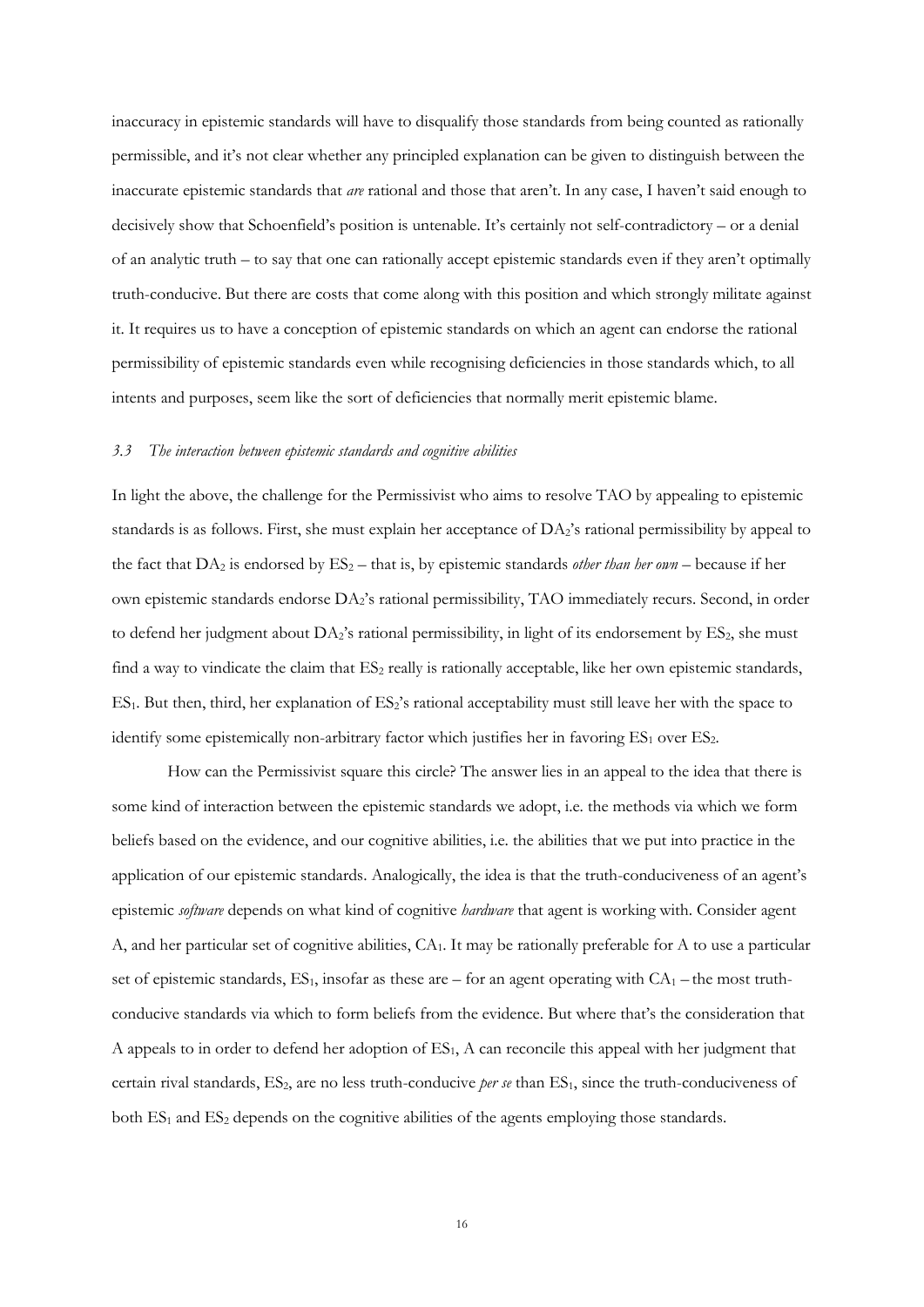Here's an example to illustrate, which I'll call DETECTIVES. Veronica Mars and Nancy Drew are investigating a crime for which X and Y are the prime suspects. After thoroughly reviewing the same body of relevant evidence, Mars believes it's 70% likely X is the culprit and 30% likely Y is the culprit, whereas Drew believes it's 30% likely X is the culprit and 70% likely Y is the culprit. Can both detectives regard the other's views as rationally permissible, while also asserting the rationality of their own doxastic attitudes about X and Y's guilt? Can they be permissive? Yes. Suppose firstly that Mars and Drew employ different epistemic standards, i.e. they use different methods for assessing and interpreting their evidence in order to form their beliefs. Suppose, for instance, that they have different methods for evaluating the probative force of testimonial evidence, a type of evidence that's often an important part of the data they examine as detectives. Mars is excellent at recognizing insincere testimony – she's very sensitive to various subtle verbal and non-verbal tell-tale markers of insincerity – and thus she interprets different instances of testimony differently, ascribing a different probative force to insincere testimonial evidence. Drew is not very good at identifying insincere testimony, but she is excellent at making holistic, gestalt assessments of the combined probative implications of large bodies of disparate evidence. So unlike Mars, Drew doesn't pre-sort the testimonial evidence, based on its sincerity. Where Mars reviews the testimonial evidence in sequence, identifying each item's probative force in its own right, Drew reviews all testimonial evidence in the same light, and assesses the probative force of the testimonial data as a set. Mars applies her standards because she's cognitively well-equipped to apply them. She has the kind of perceptual and attentional abilities that enable her to accurately judge the sincerity of testimony. In a similar way, Drew is cognitively well-equipped to apply *her* standards. She has a particular imaginative facility that enables her to formulate credible explanatory narratives, based on gestalt interpretations of diverse bodies of evidence. Now here's the final, crucial detail. Although Mars and Drew are working together for the first time, they have a long track-record of working independently on other cases. And in light of their track-records, both of them have good reason to believe that when they apply their own epistemic standards, in forming beliefs about cases relevantly similar to the case at hand, they are very likely to get the answer right. In short, each of them is in the position of (i) having a combination of cognitive abilities and epistemic standards which reliably generates accurate beliefs, and (ii) having good reason to believe that this is the case.

Under these conditions it seems rational for each party to apply her own epistemic standards to the evidence and adopt the beliefs endorsed by those standards. Each detective uses epistemic standards that are optimally truth-conducive *for her*, given her cognitive abilities, and given the felicitous interaction between her epistemic standards and those cognitive abilities. At the same time, each of them would be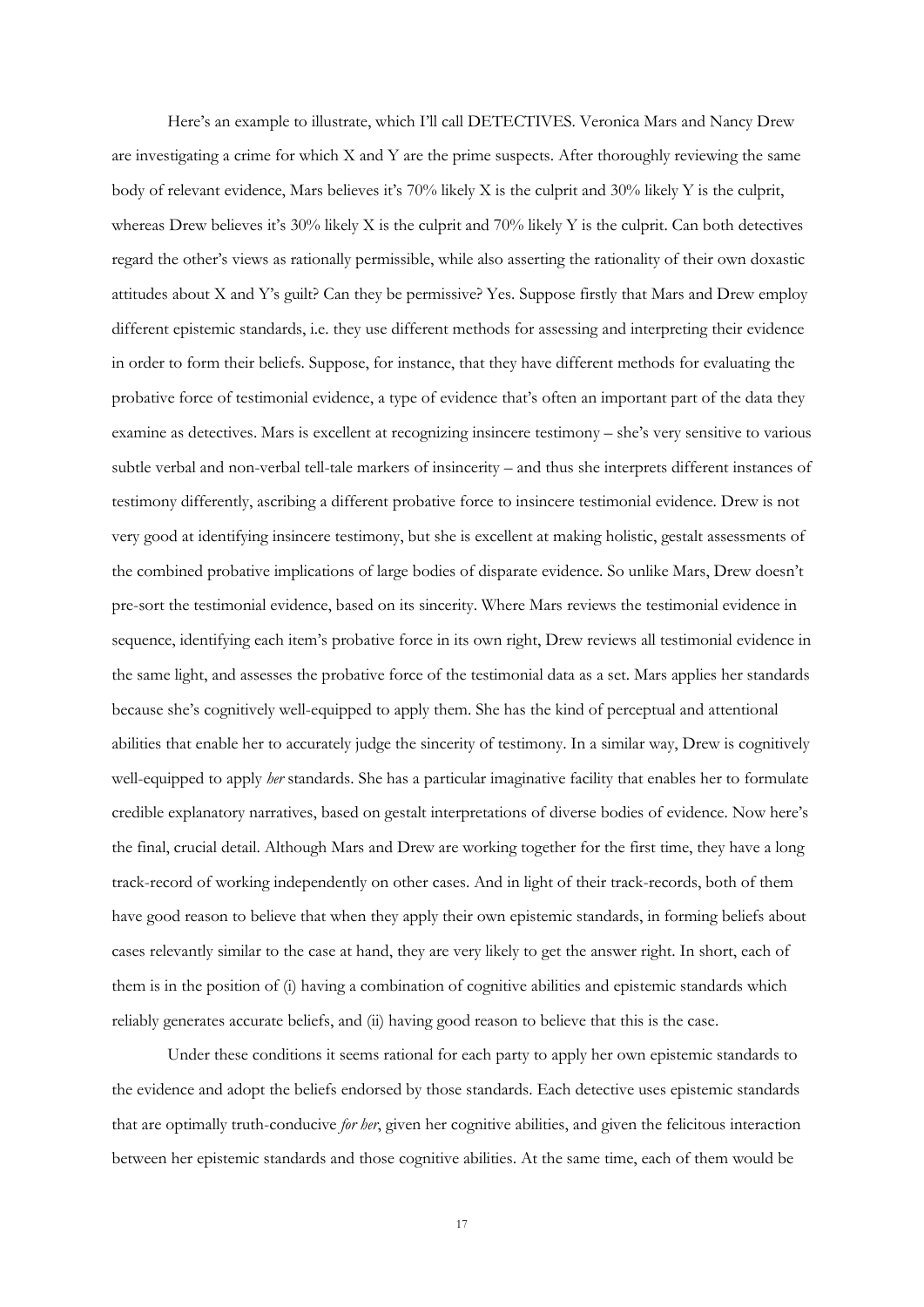able  $-$  if all the above facts were made available to them  $-$  to see that the other is in the same position, of using epistemic standards that are optimally truth-conducive for her, given her cognitive abilities, and therefore that the other is reasoning well in adopting the doxastic attitudes endorsed by her standards. So, despite having different doxastic attitudes in the case at hand, Mars and Drew could at least in principle regard each other's judgments as fully epistemically rational. And they can recognize that the other party's epistemic standards and the beliefs formed in light of them are rational, in a way that need not undermine their faithfulness to their own epistemic standards and the beliefs enjoined by them. This is because each of them can appreciate that the truth-conduciveness of the epistemic standards in question depends upon the cognitive abilities of the agent by whom they are employed. They can both appreciate, then, that in a pair-wise comparison, neither Drew's standards nor Mars's standards are more truth-conducive *per se*, or rationally superior *per se*. And therefore, although there *is* an epistemically non-arbitrary consideration that justifies each agent in applying her own epistemic standards and standing by the doxastic attitudes that they enjoin, it is one that still allows both agents to affirm the rationality of each other's beliefs.<sup>16</sup>

#### **4. The limitations of standards-based Permissivism**

#### *4.1 Conciliationism and the practical problems revisited*

**.** 

Here are two worries one might have about how the kind of standards-based Permissivism I've sketched above would operate in practice. First, if making sense of Permissivism in any particular case requires us to recognize a host of further considerations about the different (but equally good) cognitive abilities and epistemic standards of the two agents, as in DETECTIVES, these further considerations may change the case into something like a paradigmatic example of peer disagreement. In cases where there is a seeming

<sup>16</sup> To spell out Permissivism in this way is to allow an *inter*-personal Permissivist stance (where, given E, A affirms DA<sup>1</sup> but also affirms the rational permissibility of B affirming DA2), but not necessarily an *intra*-personal Permissivist stance (where, given E, A affirms DA<sup>1</sup> but also affirms the rational permissibility of *herself* affirming DA2) (see Kelly 2014, §3). This is no real shortcoming, though, since it doesn't deprive permissive epistemological views like Bayesianism and Conservativism of anything to which they were committed. Note also that once Permissivism is spelled out in a way that has agents' different cognitive abilities doing some explanatory work, it bears a resemblance to approaches (e.g. White 2009) which invite agents to think of their own belief-forming process as instruments (e.g. thermometers), whose deliverances can be taken as evidence in their own right. What's different here is that the idea of myself as a kind of reliable belief-forming instrument is not being used to try to judge *which* of two views is rational, but rather to justify my adherence to one of two views which are *both*, by my lights, rational.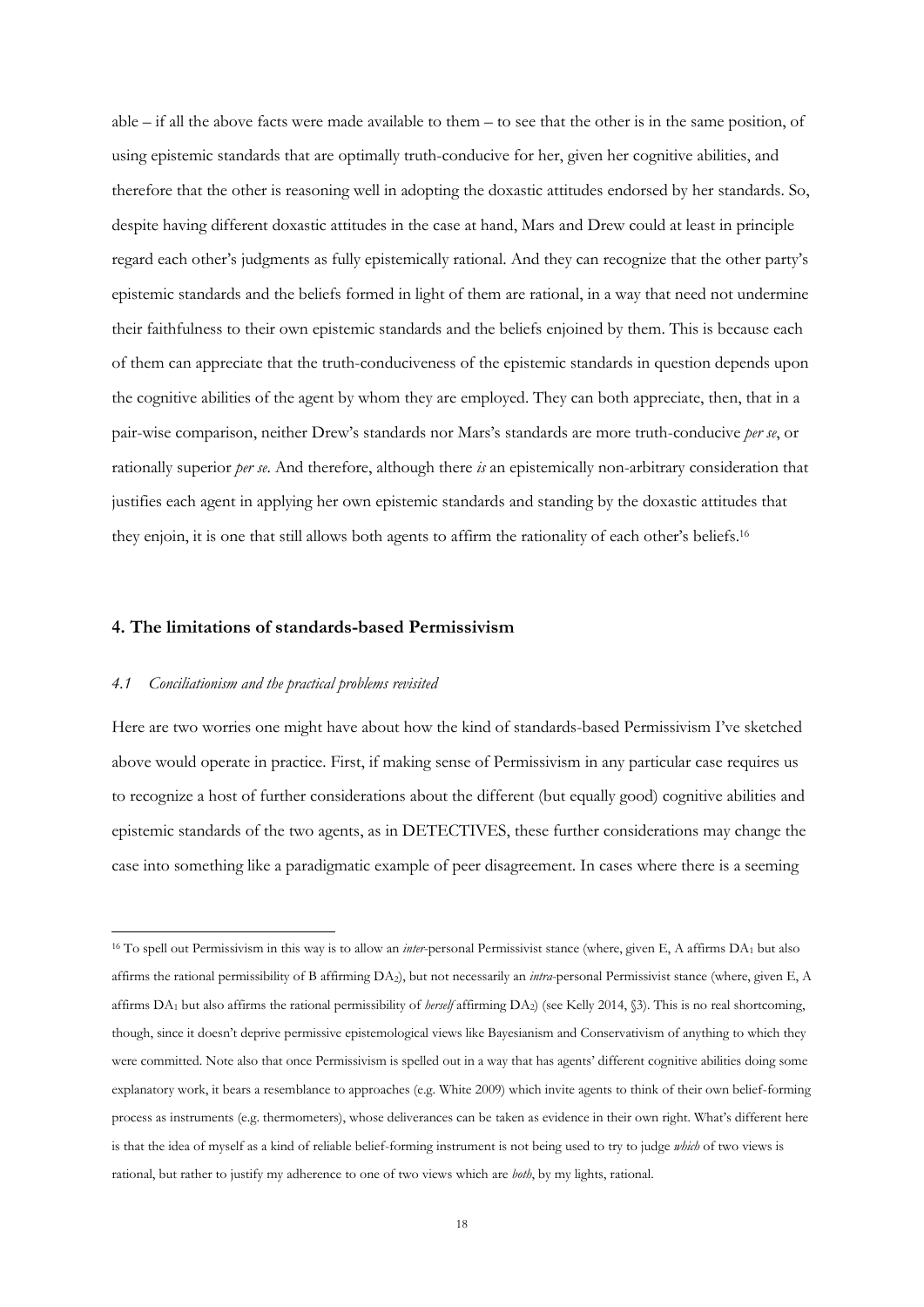parity in the epistemic credentials of two agents disagreeing about some proposition, the *Conciliationist* will say that the two agents should revise their doxastic attitudes towards a middle ground view (see §1). And any rational obligation to make such revisions seems to alter the case such that it's no longer permissive. The second problem is that it's not obvious how my proposed form of standards-based Permissivism can resolve pragmatic dilemmas like those discussed in §2.3. If Mars thinks it's 70% likely X is the culprit and 30% likely that Y is, but also thinks that Drew is rational in believing it's 30% likely that X is the culprit and 70% likely that Y is, should Mars accept a 2:1 wager on X being the culprit? The gamble seems vexed much like the cases of WAGER and PORTFOLIO in §2.3. Mars thinks X is 70% likely to be the culprit, and given that likelihood the expected payoff of taking the wager is 40¢ for every \$1.00 bet. But Mars also thinks Drew is rational in believing that X is 30% likely to be the culprit, and if that probability judgment is granted the wager has an expected *loss* of 40¢ for every \$1.00 bet. So the problem remains.

One way that a standards-based Permissivist could respond to such concerns would be to say more about the indirect epistemic benefits that result from people 'sticking to their guns' in the face of disagreement. Plenty of authors have suggested that in certain contexts there are epistemic goods that are better served if there is some diversity in people's beliefs.<sup>17</sup> Jonathan Matheson (2015: 145 ff.) calls the type of considerations that arise from this 'instrumental epistemic reasons'; Brian Talbot (2014) calls them 'truth-promoting non-evidential reasons for belief'. It seems plausible that such considerations can at least sometimes be regarded as reasons for belief of some sort, and so perhaps in a case like DETECTIVES an agent could appeal to them to resolve the pragmatic deadlocks I've adverted to. Still, even in cases where such reasons could be invoked, the prevalent view would be that they cannot properly be characterized as *epistemic* reasons for belief; that they are, rather, merely *pragmatic* reasons (see Berker 2013). It would be too great a detour here for me to try to comprehensively address this claim, but suffice it to say, if our strategy for defending Permissivism necessitates a defence of a position that's antecedently less plausible and less likely to be granted than Permissivism itself, then that strategy seems fairly unpromising.

**.** 

<sup>17</sup> These suggestions draw on a familiar view about the social dynamics of inquiry, on which disagreements and antagonisms are seen as salutary influences on the aims of inquiry. The idea, in Earl Conee's words, is that "real cognitive advances" are promoted when epistemically well-credentialed people "take a side" in a debate – arguing for their pet view, seeking further support for it, objecting to its rivals – which generates "an instrumental sort of intellectual justification" for such doxastic conduct (2009: 322). This views political significance was famously described by Mill in *On Liberty*. It figures prominently in some contemporary accounts of the character of scientific inquiry (e.g. Kitcher 1993), and some authors in the epistemology of disagreement literature (e.g. Elgin 2010) appeal to it as part of the justification for anti-Conciliationist responses to disagreement.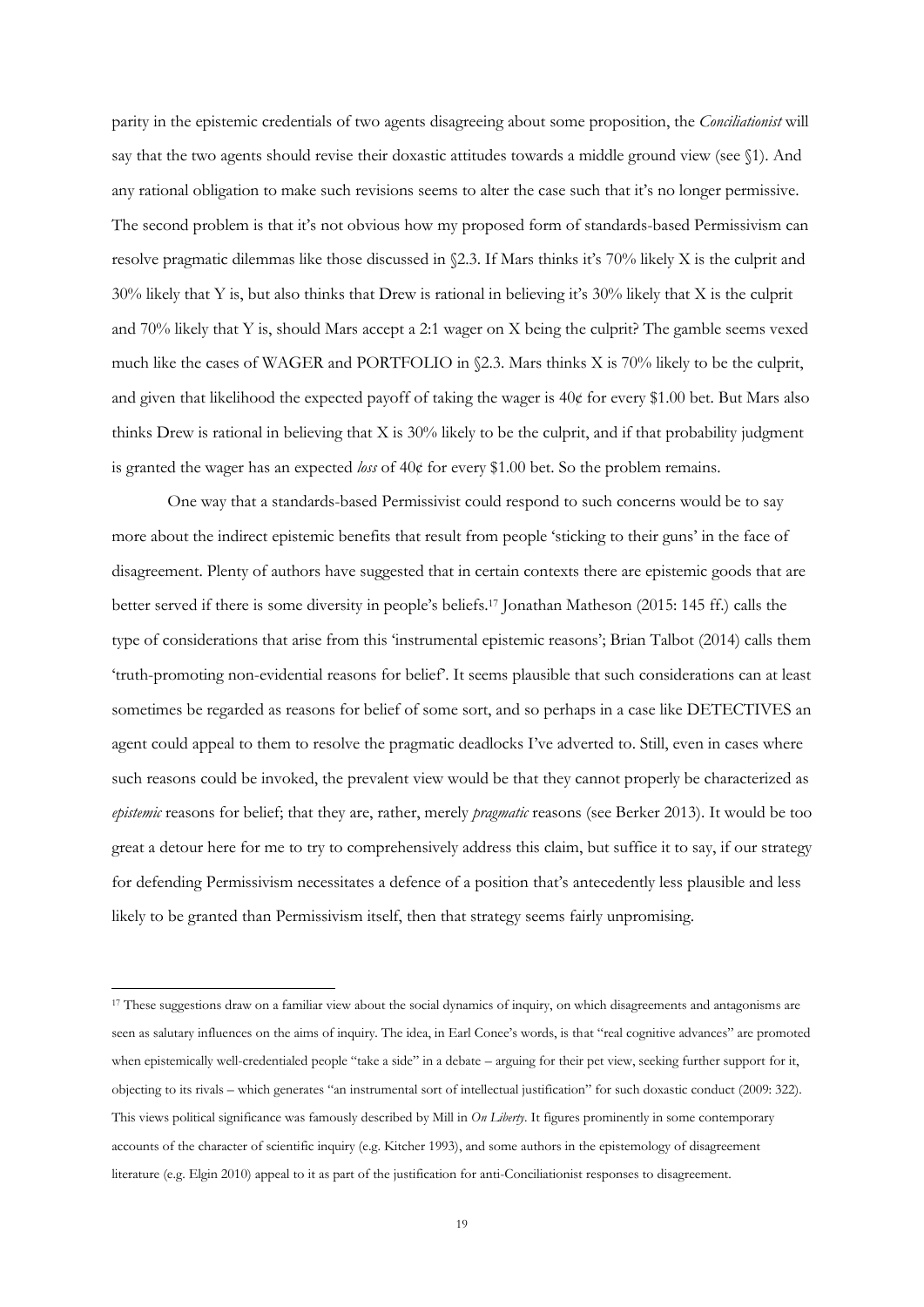The right way for a standards-based Permissivist to handle these kinds of problems, I think, is by distinguishing two types of circumstances that agents may find themselves in while trying to reflectively maintain a permissive perspective on a disagreement. Assume that in both types of circumstances the key conditions I outlined in relation to DETECTIVES hold: each of the agents is using epistemic standards that are optimally truth-conducive for her, given (i) her cognitive abilities, and (ii) the felicitous interaction between her standards and her cognitive abilities. The difference between the two types of circumstances is that in one the agents only have detailed knowledge about *their own* epistemic standards and cognitive abilities, i.e. what those epistemic standards consist in, how they're used to assess the probative force of evidence, how they interact with different kinds of cognitive abilities, and when these interactions do and don't lead to accuracy. Whereas, let's stipulate, in the other type of circumstances the agents have such knowledge about their own – *and each other's* – epistemic standards and cognitive abilities.

In the second type of circumstances the rational pressure on the agents to revise their beliefs in a conciliatory fashion will be stronger, and may ultimately oblige them to converge on one shared doxastic attitude. It is beyond the scope of this paper to provide a full account of the conditions under which such conciliatory belief-revision is rationally required. One way or the other, though, it seems plausible that in at least *some* cases in which an agent knows of her counterpart's track-record of accuracy – and has good reason in light of this to think her counterpart is as likely as herself to be accurately judging the probative force of the evidence in the case at hand – conciliatory belief revision *will* be rationally required, in a way that unravels the initial permissive set of attitudes that the Permissivist was trying to defend.

But the same is not true in the first type of circumstances, in which the agents only have detailed knowledge about their own epistemic standards and cognitive abilities. Under such circumstances, agent A can have good reason to believe that in holding DA<sup>1</sup> towards P given E, she is *in fact* applying epistemic standards that are optimally truth-conducive for her given her cognitive abilities. Granted, she might also have good reason to believe that another agent, B, who holds DA<sup>2</sup> towards P given E could, *in principle*, be doing so as a result of her applying different epistemic standards, ES<sub>2</sub>, which might be optimally truthconducive for *her* (B), given the different set of cognitive abilities she has to work with. But without A herself having the cognitive abilities she would need to felicitously apply ES<sub>2</sub>, and without her being in a position to confidently appraise the accuracy of ES<sub>2</sub> when applied by an agent who has those cognitive abilities, A seems justified in remaining steadfast in  $DA<sub>1</sub>$ , and in treating that attitude as the basis for any practical decision-making linked to the relevant proposition. And all this is consistent with A accepting, in principle, that B's situation may ostensibly be the same from B's perspective, and also that if she (A) did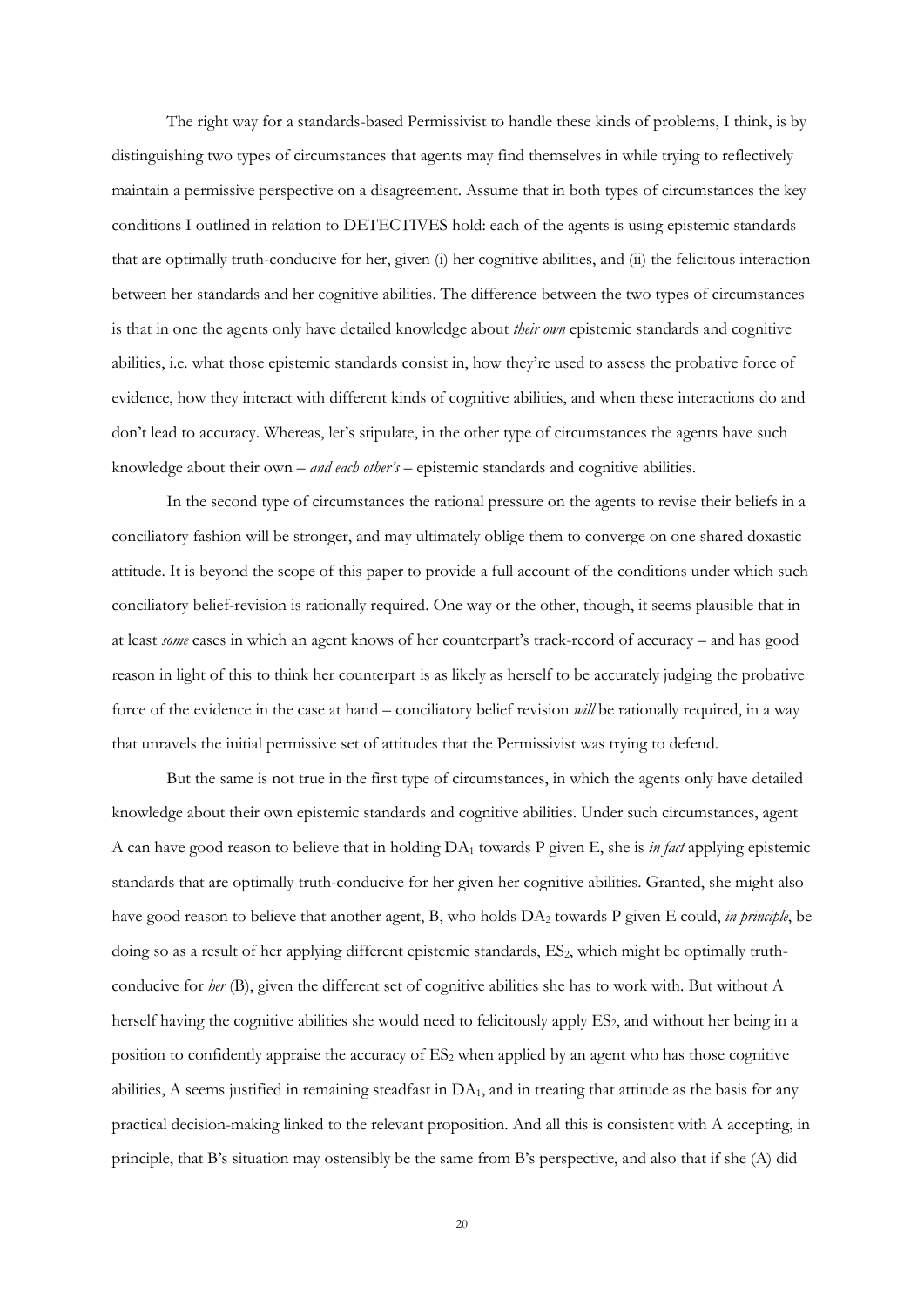learn that  $B$  – with her different cognitive abilities – had a track-record of accuracy in applying  $ES_2$  that was equal to A's track-record of accuracy in applying  $ES<sub>1</sub>$ , this would give both of them some kind of reason to revise their beliefs in a conciliatory manner. One can be a standards-based Permissivist, of the kind I've described in §3.3, while still conceding that, under particular circumstances, the disagreement of other agents with a known track-record of accuracy can generate conciliatory pressures.

When it comes time for the Permissivist to act under the guidance of her beliefs, there may still be some residual unease in holding DA<sub>1</sub> while thinking that others could be rational in holding DA<sub>2</sub>. But this disquiet may be partly alleviated by reflecting again on the relation between epistemic standards and cognitive abilities. Consider how a Permissivist who *isn't* accustomed to thinking of things in this way – let's say, a run-of-the-mill Bayesian, B – is going to try to make sense of the uneasy feeling of arbitrariness when practical dilemmas arise. If B judges that  $DA_1$  and  $DA_2$  are both rational doxastic attitudes to hold towards P given E, she will regard the discrepancy – between her acceptance of DA<sub>1</sub>, and someone else's acceptance of  $DA_2$  – as a result of them having different prior probability distributions. Now, naturally B will see herself as rationally entitled to her priors. But still, when the practical dilemmas arise, and make these worries about arbitrariness more salient, it's difficult for B not to regard it as some kind of accident that she should have *those* priors, rather than the other ones which, after conditionalizing on E, would have resulted in her holding  $DA_2$  instead of  $DA_1$ . There is no deeper fact about herself that B can look to in order to sustain a sense of proprietary connection to her priors – they're simply the ones she happened to have. It should be welcome news for the Permissivist, then, to be given explanatory resources that help her to have a sense of proprietary connection with her doxastic attitudes under such circumstances. The standards-based Permissivist needn't see it as just an accident that she holds her beliefs. This is because (i) her cognitive abilities are a part of her identity, and (ii) her acceptance of DA<sub>1</sub> owes to her having those cognitive abilities, since  $DA_1$  is endorsed by epistemic standards whose fittingness for her is due to her cognitive abilities. The standards-based Permissivist has an answer to the critic who says that in sticking to her own judgment she's doing something entirely arbitrary. And that's some kind of progress.

#### *4.2 A less permissive Permissivism?*

Several prominent epistemological views – like Bayesianism, Coherentism, and Conservatism – are tacitly committed to Permissivism (see note 2). All these views, in their typical forms, tell us that the probative force of evidence E in relation to proposition P depends on factors that differ between different agents. And they all resist the notion of there being some uniquely-rationally-privileged agential standpoint, from which objective evidential support-relations for any values of P and E can be judged. The problem that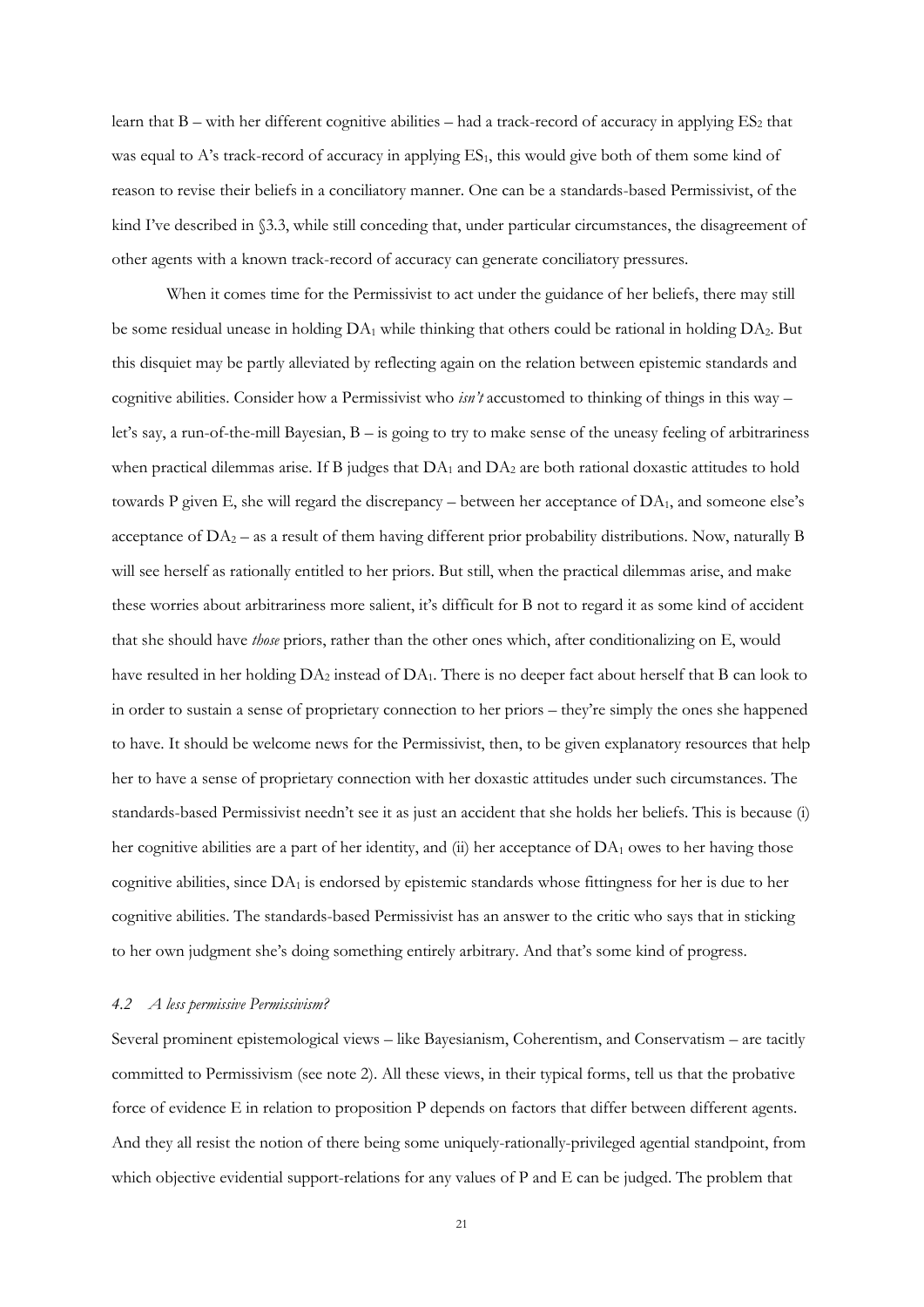TAO raises for such views is about how to understand the combination of attitudes that a self-conscious, reflective Permissivist needs to maintain. And this is where a standards-based approach – one that links epistemic standards to agent-specific cognitive abilities – offers some help. It helps explain why it needn't be epistemically arbitrary for A to hold  $DA_1$  in preference to  $DA_2$ , even while A resolutely maintains that  $DA<sub>2</sub>$  is no less rationally permissible than  $DA<sub>1</sub>$ . Notice, however, that the moves we are introducing to counter TAO will generate more stringent caveats for the doxastic license that Permissivism issues. It's not enough for the agent to say: 'you seem to have arrived at your belief via rational methods, and I seem to have arrived at my belief via rational methods, so we're both entitled to believe as we do, and also to affirm the rationality of each other's beliefs'. If I'm a Permissivist I now have to bite at least two further bullets. I need some reason to think (i) that our different views are due to us having different cognitive abilities and applying different epistemic standards, and (ii) that the use of my epistemic standards is optimally truth-conducive for me, given the cognitive abilities that I have to work with in the application of my epistemic standards. And if it's rare for these conditions to obtain, then we'll only rarely be able to defend permissive sets of attitudes from the arbitrariness worries we've been considering.

Or so it appears. Whether a standards-based form of Permissivism ends up being painted into this corner depends upon what kind of epistemic modifiers are (or ought to be) applied to the qualifying conditions (i) and (ii), in order for an agent to activate this defence of a permissive stance. In short, the question is whether the agent needs to know – or be highly confident – that conditions (i) and (ii) obtain, or whether some weaker epistemic criterion is sufficient, like having a *pro tanto* good reason to believe that the conditions obtain. If the stringent standard is the right one, then permissive sets of attitudes will rarely be justifiable in real-world cases. As Nathan King notes, in a discussion of how these sorts of judgments bear on the epistemic significance of disagreement, it's difficult enough to see how our doxastic attitudes arise out of our evidence and our methods of evidence assessment (2012: 267–68). It's presumably going to be even more difficult to make confident assessments about what kind of cognitive abilities agents are working with, and about how the truth-conduciveness of a particular set of epistemic standards is affected by the interplay between those epistemic standards and a certain suite of cognitive abilities.

Having said all that, I think the less stringent criterion above is the more appropriate one. All the Permissivist ever needed was some kind of epistemically non-arbitrary factor – some kind of *tie-breaker*, so to speak – to justify her commitment to  $DA_1$  alongside her affirmation of  $DA_2$ 's rational permissibility. And it seems like she has such a tie-breaker, as long as she has some *pro tanto* good reason to believe that the qualifying conditions (i) and (ii) obtain in the case under consideration. In effect, what the reflective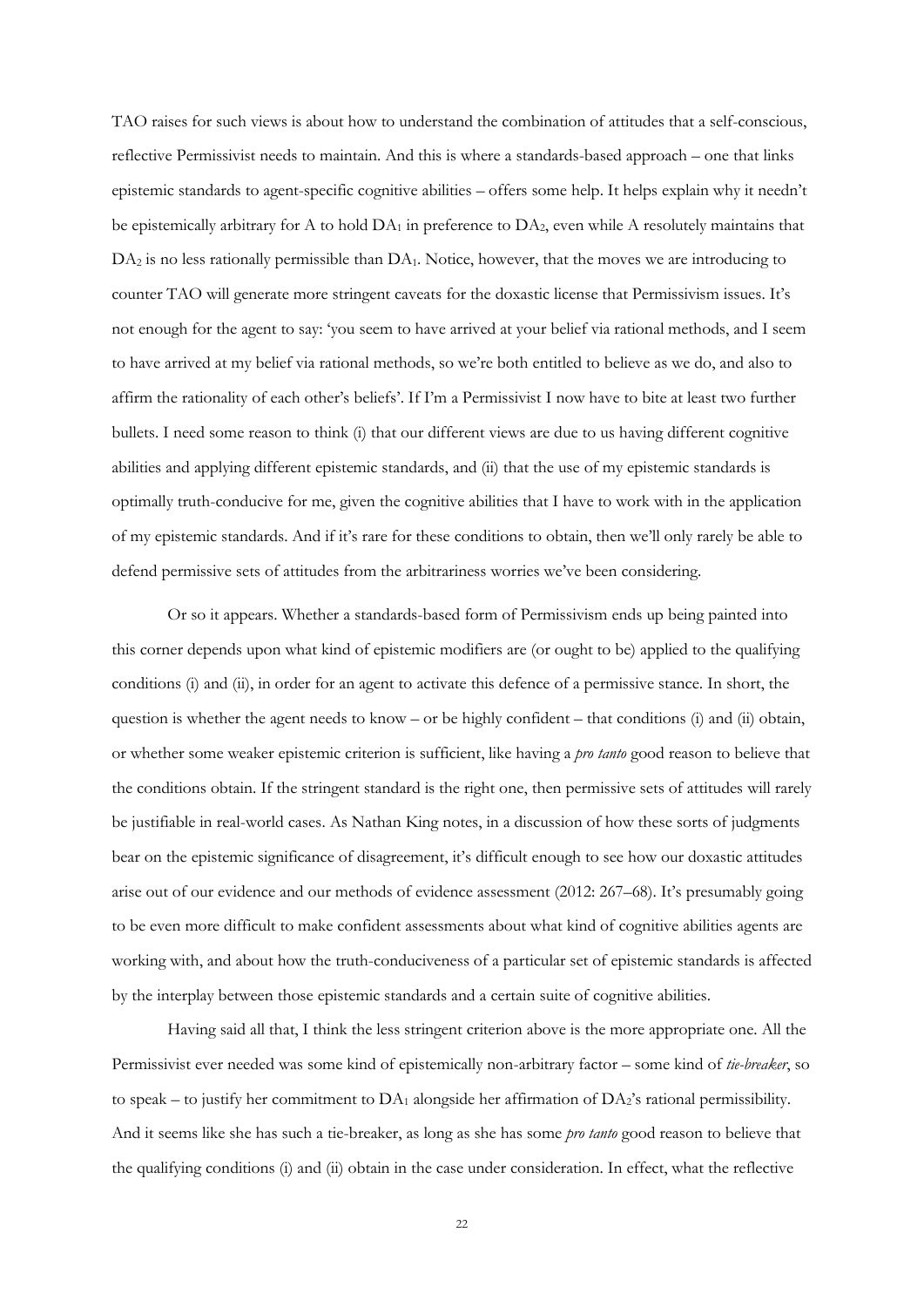Permissivist has to do to respond to TAO, once she has consciously affirmed the rational permissibility of person B's view, DA2, is ask herself the following questions: (i) do I have any reason to think that mine and B's different doxastic attitudes vis-à-vis P owe to our applying different epistemic standards to the relevant evidence? And (ii) do I have any reason to believe that my epistemic standards are the more truth-conducive ones for me to employ, given my particular suite of cognitive abilities? If both of these questions can be answered in the affirmative, then the Permissivist has the tie-breaker she requires in order to avoid arbitrariness in holding  $DA_1$  while also granting  $DA_2$ 's rational permissibility.

Still, affirmative answers to these questions aren't *too* cheaply available. The kind of standardsbased version of Permissivism on offer here is permissive, but it's far from indulgent. And this is, I'd suggest, the kind of Permissivism that it makes sense to want. It's a familiar mindset to think something like 'your appraisal of the evidence seems reasonable, but so does mine, so let's just say that both of us have rational beliefs'. The worry is what you will say when someone asks why you're favoring your view over the other one which – *so you say!* – is no less rational? What's disallowed by the kind of Permissivism that I'm espousing is the apathetic shrug. It's not enough to say 'I can't pin down any good epistemic reason for favoring my belief over the other, but it's what I think, so that's that'. We may feel sympathy for the notion that, as Richard Fumerton puts it, "in the final analysis, there really is no alternative to the egocentric perspective" (2010: 106). But it doesn't follow from this that there's no middle-ground view between an indulgent Permissivism that says 'I'm rational and so are you, because rationality comes fairly cheap', and an irresponsible egocentrism in which the agent sees herself as the bearer of some ineffable, truth-conducive source of insight. A standards-based version of Permissivism – one which addresses TAO by positing an interaction between epistemic standards and cognitive abilities – shows how an agent can affirm the rationality of other people's doxastic attitudes, while being non-arbitrarily steadfast in her own doxastic attitudes. But it forces her to work harder a bit harder for this, and that's no bad thing.

## **References**

Ballantyne, N. and Coffman, E. J. (2011). "Uniqueness, Evidence, and Rationality." *Philosophers' Imprint*, 11 (18): 1– 13.

\_\_\_\_\_\_\_\_ (2012). "Conciliationism and Uniqueness." *Australasian Journal of Philosophy*, 90 (4): 657–70. Berker, S. (2013). "Epistemic Teleology and the Separateness of Propositions." *Philosophical Review*, 122 (3): 337–93. Brueckner, A. and Bundy, A. (2012). "On 'Epistemic Permissiveness'." *Synthese*, 188 (2): 165–77. Christensen, D. (2007). "Epistemology of Disagreement: The Good News." *Philosophical Review*, 116 (2): 187–217.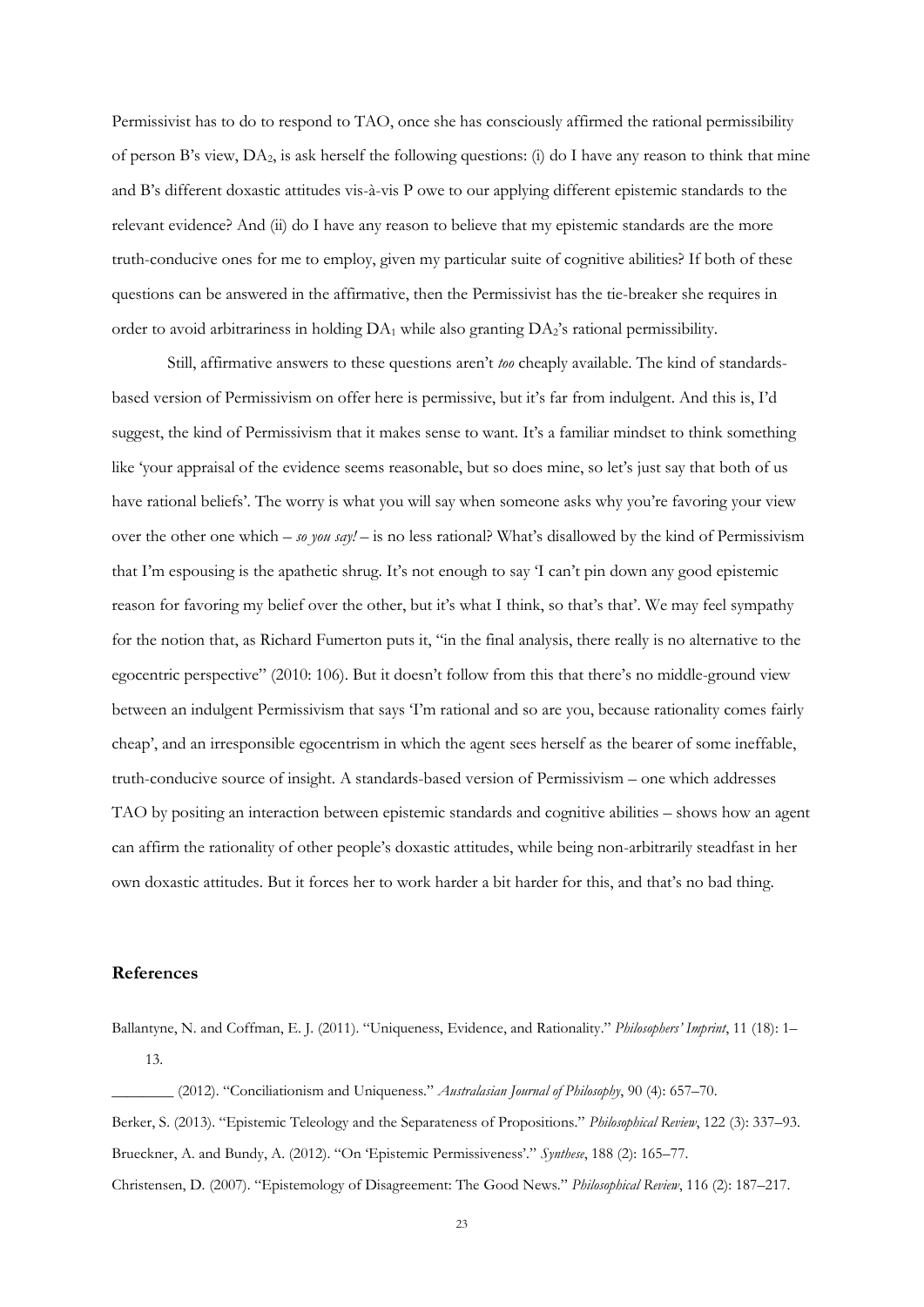\_\_\_\_\_\_\_\_ (2010). "Higher-order Evidence." *Philosophy and Phenomenological Research*, 81 (1): 185–215.

- \_\_\_\_\_\_\_\_ (forthcoming). "Conciliationism, Uniqueness, and Rational Toxicity." *Noûs*, DOI: 10.1111/nous.12077.
- Clifford, W. K. (1877). "The Ethics of Belief." *Contemporary Review*, 29 (May 1877): 289–309.
- Conee, E. (2009). "Peerage." *Episteme*, 6 (3): 313–23.
- \_\_\_\_\_\_\_\_ (2010). "Rational Disagreement Defended." In R. Feldman and T. A. Warfield (Eds), *Disagreement* (Oxford: Oxford University Press): 69–90.

Douven, I. (2009). "Uniqueness Revisited." *American Philosophical Quarterly*, 46 (4): 347–61.

- Elga, A. (2007). "Reflection and Disagreement", *Noûs*, 41 (3): 478–502.
	- \_\_\_\_\_\_\_\_ (2010). "How to Disagree about How to Disagree." In R. Feldman and T. A. Warfield (Eds), *Disagreement* (Oxford: Oxford University Press): 175– 86.
- \_\_\_\_\_\_\_\_ (2013). "The Puzzle of the Unmarked Clock and the New Rational Reflection Principle." *Philosophical Studies*, 164 (1): 127–39.
- Elgin, C. Z. (2010). "Persistent Disagreement." In R. Feldman and T. A. Warfield (Eds), *Disagreement* (Oxford: Oxford University Press): 53–68.
- Enoch, D. (2010). "Not Just a Truthometer: Taking Oneself Seriously (But Not Too Seriously) in Cases of Peer Disagreement." *Mind*, 119 (476): 953–97.

Feldman, R. (2006). "Epistemological Puzzles about Disagreement." In S. Hetherington (Ed.), *Epistemology Futures* (Oxford: Clarendon Press): 216–36.

- \_\_\_\_\_\_\_\_ (2007). "Reasonable Religious Disagreements." In L. Antony (Ed.), *Philosophers Without Gods: Meditations on Atheism and the Secular Life* (Oxford: Oxford University Press): 194–214.
- Fumerton, R. (2010). "You Can't Trust a Philosopher." In R. Feldman and T. Warfield (Eds), *Disagreement* (Oxford: Oxford University Press): 91–110.
- Hill, J. (2009). "Probabilism Today: Permissibility and Multi-account Ethics." *Australasian Journal of Philosophy*, 87 (2): 235–50.
- Horowitz, S. (2014). "Epistemic Akrasia." *Noûs*, 48 (4): 718–44.
- Kelly, T. (2014). "Evidence Can Be Permissive." In M. Steup, J. Turri, and E. Sosa (Eds), *Contemporary Debates in Epistemology*, 2nd Edn (Oxford: Wiley-Blackwell): 298–311.
- King, N. L. (2012). "Disagreement: What's the Problem? Or A Good Peer is Hard to Find." *Philosophy and Phenomenological Research*, 85 (2): 249–72.
- Kitcher, P. (1993). *The Advancement of Science* (Oxford: Oxford University Press).
- Lynch, M. P. (2010). "Epistemic Circularity and Epistemic Incommensurability." In A. Haddock, A. Millar, and D. Pritchard (Eds), *Social Epistemology* (Oxford: Oxford University Press): 262–77.
- Matheson, J. (2011). "The Case for Rational Uniqueness." *Logos & Episteme*, 2 (3): 359–73.

\_\_\_\_\_\_\_\_ (2015). *The Epistemic Significance of Disagreement* (New York: Palgrave Macmillan).